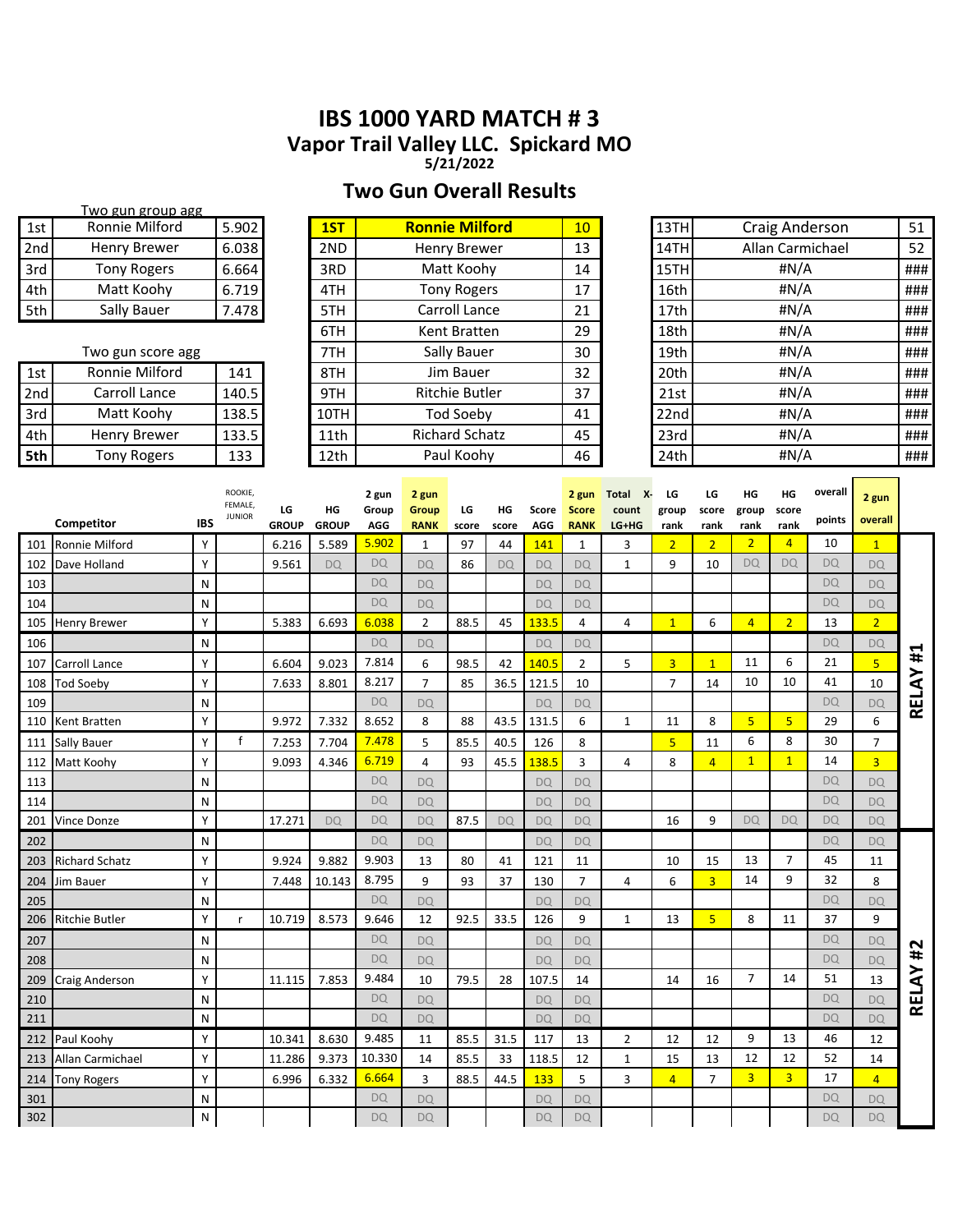### **IBS 1000 YARD MATCH # 3 5/21/2022 Vapor Trail Valley LLC. Spickard MO**

#### **HEAVY GUN RESULTS**

|     | <b>HEAVY GUN SCORE AGG POINTS WINNER</b> |       |                |                 | <b>HEAVY GUN GROUP AGG</b> |
|-----|------------------------------------------|-------|----------------|-----------------|----------------------------|
| 1ST | <b>Carroll Lance</b>                     | 98.50 | 5              | 1ST             | <b>Henry Brewer</b>        |
|     | <b>LIGHT GUN SCORE AGG</b>               |       | X              | 2 <sub>nd</sub> | Ronnie Milford             |
| 1ST | Carroll Lance                            | 98.50 | 5              | 3rd             | Carroll Lance              |
| 2ND | Ronnie Milford                           | 97.00 | $\overline{2}$ | 4th             | <b>Tony Rogers</b>         |
| 3RD | Jim Bauer                                | 93.00 | 4              | 5th             | Sally Bauer                |
| 4TH | Matt Koohy                               | 93.00 | 4              | 6th             | Jim Bauer                  |
| 5TH | <b>Ritchie Butler</b>                    | 92.50 | 1              | 7th             | <b>Tod Soeby</b>           |
| 6TH | Henry Brewer                             | 88.50 | $\overline{4}$ | 8th             | Matt Koohy                 |
| 7TH | <b>Tony Rogers</b>                       | 88.50 | 3              | 9th             | Dave Holland               |
| 8TH | Kent Bratten                             | 88.00 | 0              | 10th            | <b>Richard Schatz</b>      |

| <b>HEAVY GUN BEST SINGLE TARGET SCORE</b> |                |        |       |  |  |  |  |  |  |  |  |  |  |
|-------------------------------------------|----------------|--------|-------|--|--|--|--|--|--|--|--|--|--|
| 1ST                                       | Henry Brewer   | 100.00 | 4.317 |  |  |  |  |  |  |  |  |  |  |
| 2ND                                       | Carroll Lance  | 99.00  | 5.896 |  |  |  |  |  |  |  |  |  |  |
|                                           | Ronnie Milford | 98.00  | 6.867 |  |  |  |  |  |  |  |  |  |  |

|     | <b>HEAVY GUN SCORE AGG POINTS WINNER</b> |       |  |      | <b>HEAVY GUN GROUP AGG</b> |       |      | <b>HEAVY GUN OVERALL</b> |    | # of HG IBS   |  |
|-----|------------------------------------------|-------|--|------|----------------------------|-------|------|--------------------------|----|---------------|--|
| 1ST | <b>Carroll Lance</b>                     | 98.50 |  | 1ST  | <b>Henry Brewer</b>        | 5.383 | 1ST  | <b>Ronnie Milford</b>    |    | shooters this |  |
|     | <b>LIGHT GUN SCORE AGG</b>               |       |  | 2nd  | Ronnie Milford             | 6.216 | 2ND  | Carroll Lance            |    | match         |  |
| 1ST | Carroll Lance                            | 98.50 |  | 3rd  | Carroll Lance              | 6.604 | 3RD  | Henry Brewer             |    | relay 1       |  |
| 2ND | Ronnie Milford                           | 97.00 |  | 4th  | <b>Tony Rogers</b>         | 6.996 | 4TH  | Jim Bauer                |    | relay 2       |  |
| 3RD | Jim Bauer                                | 93.00 |  | 5th  | Sally Bauer                | 7.253 | 5TH  | <b>Tony Rogers</b>       |    | relay 3       |  |
| 4TH | Matt Koohy                               | 93.00 |  | 6th  | Jim Bauer                  | 7.448 | 6TH  | Matt Koohy               |    | relav 4       |  |
| 5TH | <b>Ritchie Butler</b>                    | 92.50 |  | 7th  | Tod Soeby                  | 7.633 | 7TH  | Sally Bauer              | 16 | relay 5       |  |
| 6TH | Henry Brewer                             | 88.50 |  | 8th  | Matt Koohy                 | 9.093 | 8TH  | Ritchie Butler           | 18 | relay 6       |  |
| 7TH | Tony Rogers                              | 88.50 |  | 9th  | Dave Holland               | 9.561 | 9TH  | Dave Holland             | 19 | relay 7       |  |
| 8TH | Kent Bratten                             | 88.00 |  | 10th | <b>Richard Schatz</b>      | 9.924 | 10TH | Kent Bratten             | 19 | relay 8       |  |
|     |                                          |       |  |      |                            |       |      |                          |    |               |  |

|     | <b>HEAVY GUN BEST SINGLE TARGET SCORE</b> |        |       |  |           | <b>HEAVY GUN BEST SINGLE TARGET GROUP</b> |     |       | 12th | il Koohv<br>Pat       | 24 | relav 10        |    |
|-----|-------------------------------------------|--------|-------|--|-----------|-------------------------------------------|-----|-------|------|-----------------------|----|-----------------|----|
| 1ST | Henry Brewer                              | 100.00 | 4.317 |  | 1CT<br>⊥⊃ | Henry Brewer                              | 100 | 4.317 | 13th | <b>Richard Schatz</b> | تے |                 |    |
| 2ND | Carroll Lance                             | 99.00  | 5.896 |  | 2nd       | Ronnie Milford                            |     | 5.564 | 14th | Vince Donze           |    |                 |    |
| 3RD | Ronnie Milford                            | 98.00  | 0.867 |  | 3rd       | Carroll Lance                             | nn  | 5.896 | 15th | Allan Carmichael      |    | $\sim$<br>total | 16 |

|      | <b>HEAVY GUN OVERALL</b> |    | # of HG IBS   |    |
|------|--------------------------|----|---------------|----|
| 1ST  | <b>Ronnie Milford</b>    | 4  | shooters this |    |
| 2ND  | Carroll Lance            | 4  | match         |    |
| 3RD  | Henry Brewer             | 7  | relay 1       | 9  |
| 4TH  | Jim Bauer                | 9  | relay 2       | 7  |
| 5TH  | <b>Tony Rogers</b>       | 11 | relay 3       |    |
| 6TH  | Matt Koohy               | 12 | relay 4       |    |
| 7TH  | Sally Bauer              | 16 | relay 5       |    |
| 8TH  | <b>Ritchie Butler</b>    | 18 | relay 6       |    |
| 9TH  | Dave Holland             | 19 | relay 7       |    |
| 10TH | Kent Bratten             | 19 | relay 8       |    |
| 11th | <b>Tod Soeby</b>         | 21 | relay 9       |    |
| 12th | Paul Koohy               | 24 | relay 10      |    |
| 13th | <b>Richard Schatz</b>    | 25 |               |    |
| 14th | Vince Donze              | 25 |               |    |
| 15th | Allan Carmichael         | 28 | total HG      | 16 |

| shooters this |
|---------------|
|               |
| 9             |
| 7             |
|               |
|               |
|               |
|               |
|               |
|               |
|               |
|               |
|               |
|               |
| 16            |
|               |

|              |                       |              | <b>RELAY</b> | ROOKIE,                  |       |                | <b>TARGET 1</b> |                |                |       | <b>TARGET 2</b><br><b>G RANK</b><br>X |        | <b>SCORE</b>   | <b>SCORE</b>            | X         | <b>GROUP</b>   | <b>GROUP</b>   | (GROUP-   | <b>OVERALI</b> |                |                |        | <b>IBS SOY POINTS</b> |        |        | Heavy |       |              |
|--------------|-----------------------|--------------|--------------|--------------------------|-------|----------------|-----------------|----------------|----------------|-------|---------------------------------------|--------|----------------|-------------------------|-----------|----------------|----------------|-----------|----------------|----------------|----------------|--------|-----------------------|--------|--------|-------|-------|--------------|
|              | Competitor            | <b>IBS</b>   | <b>BENCH</b> | FEMALE.<br><b>JUNIOR</b> | Score | X              | Group           | <b>S RANK</b>  | <b>G RANK</b>  | Score |                                       | Group  | S RANK         |                         | AGG       | <b>RANK</b>    | <b>TOTAL</b>   | AGG       | <b>RANK</b>    | SCORE)         | <b>PLACE</b>   | $T1-S$ | $T1-G$                | $T2-S$ | $T2-G$ | AGG-S | AGG-G | Gun<br>Total |
|              | Ronnie Milford        | Y            | 101          |                          | 98    | $\overline{1}$ | 6.867           | $\overline{3}$ | $\overline{3}$ | 96    |                                       | 5.564  | $\overline{3}$ | 2                       | 97        | 2 <sup>2</sup> | 2              | 6.216     | $2^{\circ}$    | $\overline{4}$ | 1              |        |                       |        |        |       | 0.240 | 0.240        |
|              | Dave Holland          | Y            | 102          |                          | 81    |                | 7.820           | 8              | 5              | 91    | $\mathbf{1}$                          | 11.301 | $\overline{a}$ | 8                       | 86        | 10             | 1              | 9.561     | 9              | 19             | 9              |        |                       |        |        |       |       |              |
|              |                       | N            | 103          |                          |       |                |                 | <b>DQ</b>      | <b>DO</b>      |       |                                       |        | <b>DQ</b>      | <b>DQ</b>               | <b>DO</b> | <b>DQ</b>      |                | DQ        | <b>DQ</b>      | <b>DQ</b>      | <b>DQ</b>      |        |                       |        |        |       |       |              |
|              |                       | N            | 104          |                          |       |                |                 | <b>DQ</b>      | <b>DQ</b>      |       |                                       |        | <b>DQ</b>      | <b>DQ</b>               | <b>DQ</b> | <b>DQ</b>      |                | <b>DQ</b> | <b>DQ</b>      | <b>DQ</b>      | <b>DQ</b>      |        |                       |        |        |       |       |              |
|              | Henry Brewer          | Y            | 105          |                          | 77    |                | 6.449           | 9              | $\overline{1}$ | 100   | 4                                     | 4.317  | $\overline{1}$ | $\mathbf{1}$            | 89        | 6              | 4              | 5.383     | $\mathbf{1}$   | $\overline{7}$ | $\overline{3}$ |        | 0.225                 |        | 0.225  |       | 0.480 | 0.930        |
|              |                       | N            | 106          |                          |       |                |                 | <b>DQ</b>      | <b>DQ</b>      |       |                                       |        | <b>DQ</b>      | DQ                      | <b>DQ</b> | <b>DQ</b>      |                | <b>DQ</b> | <b>DQ</b>      | <b>DQ</b>      | <b>DQ</b>      |        |                       |        |        |       |       |              |
| ⊣<br>≻       | Carroll Lance         | Y            | 107          |                          | 98    | $\overline{2}$ | 7.312           | 2 <sup>2</sup> | 4              | 99    | 3                                     | 5.896  | $\overline{2}$ | $\overline{\mathbf{3}}$ | 99        | $\mathbf{1}$   | -5             | 6.604     | $\overline{3}$ | $\overline{4}$ | 2 <sup>1</sup> |        |                       | 0.225  |        | 0.480 |       | 0.705        |
| <b>RELA</b>  | <b>Tod Soeby</b>      | V            | 108          |                          | 86    |                | 8.916           | $\overline{7}$ | 6              | 84    |                                       | 6.350  | 8              | 5                       | 85        | 14             |                | 7.633     | $\overline{7}$ | 21             | 11             |        |                       |        |        |       |       |              |
|              |                       | $\mathsf{N}$ | 109          |                          |       |                |                 | <b>DQ</b>      | <b>DQ</b>      |       |                                       |        | <b>DO</b>      | <b>DQ</b>               | <b>DO</b> | <b>DQ</b>      |                | <b>DO</b> | <b>DQ</b>      | <b>DQ</b>      | <b>DO</b>      |        |                       |        |        |       |       |              |
|              | Kent Bratten          | Y            | 110          |                          | 90    |                | 9.113           | 5              | $\overline{7}$ | 86    |                                       | 10.831 | 6              | $\overline{7}$          | 88        | 8              |                | 9.972     | 11             | 19             | 10             |        |                       |        |        |       |       |              |
|              | Sally Bauer           | Y            | 111          | $\mathbf{f}$             | 86    |                | 6.830           | 6              | 2              | 85    |                                       | 7.675  | $\overline{7}$ | 6                       | 86        | 11             |                | 7.253     | 5              | 16             | $\overline{7}$ |        |                       |        |        |       |       |              |
|              | Matt Koohy            | Y            | 112          |                          | 98    | $\overline{4}$ | 11.835          | $\mathbf{1}$   | 8              | 88    |                                       | 6.350  | -5             | $\overline{4}$          | 93        | $\overline{4}$ | $\Delta$       | 9.093     | 8              | 12             | 6              | 0.225  |                       |        |        |       |       | 0.225        |
|              |                       | N            | 113          |                          |       |                |                 | <b>DQ</b>      | <b>DO</b>      |       |                                       |        | <b>DQ</b>      | DQ                      | <b>DQ</b> | DQ             |                | <b>DQ</b> | DQ             | <b>DQ</b>      | <b>DQ</b>      |        |                       |        |        |       |       |              |
|              |                       | N            | 114          |                          |       |                |                 | <b>DQ</b>      | <b>DO</b>      |       |                                       |        | <b>DQ</b>      | <b>DQ</b>               | <b>DO</b> | <b>DQ</b>      |                | <b>DO</b> | <b>DQ</b>      | <b>DO</b>      | <b>DO</b>      |        |                       |        |        |       |       |              |
|              | Vince Donze           |              | 201          |                          | 91    |                | 16.240          | 4              | 9              | 84    |                                       | 18.302 | 9              | 9                       | 88        | 9              |                | 17.271    | 16             | 25             | 14             |        |                       |        |        |       |       |              |
|              |                       | N            | 202          |                          |       |                |                 | <b>DQ</b>      | <b>DQ</b>      |       |                                       |        | <b>DQ</b>      | DQ                      | <b>DQ</b> | <b>DQ</b>      |                | <b>DQ</b> | <b>DO</b>      | <b>DQ</b>      | <b>DQ</b>      |        |                       |        |        |       |       |              |
|              | <b>Richard Schatz</b> | Y            | 203          |                          | 80    |                | 9.673           | 6              | 5              | 80    |                                       | 10.174 | $\overline{7}$ | 4                       | 80        | 15             |                | 9.924     | 10             | 25             | 13             |        |                       |        |        |       |       |              |
|              | Jim Bauer             |              | 204          |                          | 92    |                | 7.000           | $\mathbf{1}$   | 3              | 94    | $\Delta$                              | 7.895  | 2 <sup>1</sup> | $\overline{2}$          | 93        | $\overline{3}$ | $\overline{4}$ | 7.448     | 6              | 9              | $\overline{4}$ | 0.175  |                       |        |        | 0.240 |       | 0.415        |
|              |                       | N            | 205          |                          |       |                |                 | <b>DQ</b>      | <b>DQ</b>      |       |                                       |        | <b>DQ</b>      | <b>DQ</b>               | <b>DQ</b> | <b>DQ</b>      |                | <b>DQ</b> | <b>DQ</b>      | <b>DQ</b>      | <b>DQ</b>      |        |                       |        |        |       |       |              |
|              | <b>Ritchie Butler</b> | Y            | 206          | $\mathbf{r}$             | 90    |                | 11.353          | $\overline{2}$ | 6              | 95    | $\mathbf{1}$                          | 10.084 | $\overline{1}$ | $\overline{3}$          | 93        | 5              | 1              | 10.719    | 13             | 18             | 8              |        |                       | 0.175  |        |       |       | 0.175        |
| $\sim$       |                       | N            | 207          |                          |       |                |                 | <b>DQ</b>      | <b>DO</b>      |       |                                       |        | <b>DO</b>      | <b>DQ</b>               | <b>DO</b> | <b>DQ</b>      |                | <b>DO</b> | <b>DQ</b>      | <b>DO</b>      | <b>DO</b>      |        |                       |        |        |       |       |              |
|              |                       | N            | 208          |                          |       |                |                 | <b>DQ</b>      | DO             |       |                                       |        | <b>DQ</b>      | DQ                      | <b>DQ</b> | <b>DQ</b>      |                | <b>DQ</b> | <b>DO</b>      | <b>DQ</b>      | <b>DQ</b>      |        |                       |        |        |       |       |              |
| <b>RELAY</b> | Craig Anderson        | Y            | 209          |                          | 73    |                | 7.202           | $\overline{7}$ | $\overline{4}$ | 86    |                                       | 15.027 | 6              | $\overline{7}$          | 80        | 16             |                | 11.115    | 14             | 30             | 16             |        |                       |        |        |       |       |              |
|              |                       | N            | 210          |                          |       |                |                 | <b>DQ</b>      | <b>DO</b>      |       |                                       |        | <b>DO</b>      | <b>DQ</b>               | <b>DQ</b> | <b>DQ</b>      |                | <b>DO</b> | <b>DO</b>      | <b>DQ</b>      | <b>DQ</b>      |        |                       |        |        |       |       |              |
|              |                       | N            | 211          |                          |       |                |                 | <b>DQ</b>      | <b>DQ</b>      |       |                                       |        | <b>DQ</b>      | <b>DQ</b>               | <b>DQ</b> | <b>DQ</b>      |                | <b>DQ</b> | <b>DQ</b>      | <b>DQ</b>      | <b>DQ</b>      |        |                       |        |        |       |       |              |
|              | Paul Koohv            | Y            | 212          |                          | 84    |                | 6.632           | $\overline{4}$ | $\overline{1}$ | 87    | $\overline{\phantom{0}}$              | 14.049 | $\Delta$       | 6                       | 86        | 12             | 2              | 10.341    | 12             | 24             | 12             |        | 0.175                 |        |        |       |       | 0.175        |
|              | Allan Carmichael      | Y            | 213          |                          | 85    |                | 11.897          | $\overline{3}$ | $\overline{7}$ | 86    |                                       | 10.675 | 5              | 5                       | 86        | 13             | 1              | 11.286    | 15             | 28             | 15             |        |                       |        |        |       |       |              |
|              | <b>Tony Rogers</b>    | V            | 214          |                          | 83    |                | 6.742           | 5              | $\overline{2}$ | 94    | 3                                     | 7.249  | $\overline{3}$ | $\mathbf{1}$            | 89        | $\overline{7}$ | 3              | 6.996     | $\overline{4}$ | 11             | 5              |        |                       |        | 0.175  |       |       | 0.175        |
|              |                       | N            | 301          |                          |       |                |                 | <b>DQ</b>      | <b>DO</b>      |       |                                       |        | <b>DQ</b>      | DQ                      | <b>DQ</b> | <b>DQ</b>      |                | <b>DO</b> | <b>DQ</b>      | <b>DQ</b>      | <b>DQ</b>      |        |                       |        |        |       |       |              |
|              |                       | N            | 302          |                          |       |                |                 | <b>DO</b>      | <b>DO</b>      |       |                                       |        | <b>DQ</b>      | DQ                      | <b>DO</b> | <b>DQ</b>      |                | <b>DO</b> | <b>DQ</b>      | <b>DO</b>      | <b>DO</b>      |        |                       |        |        |       |       |              |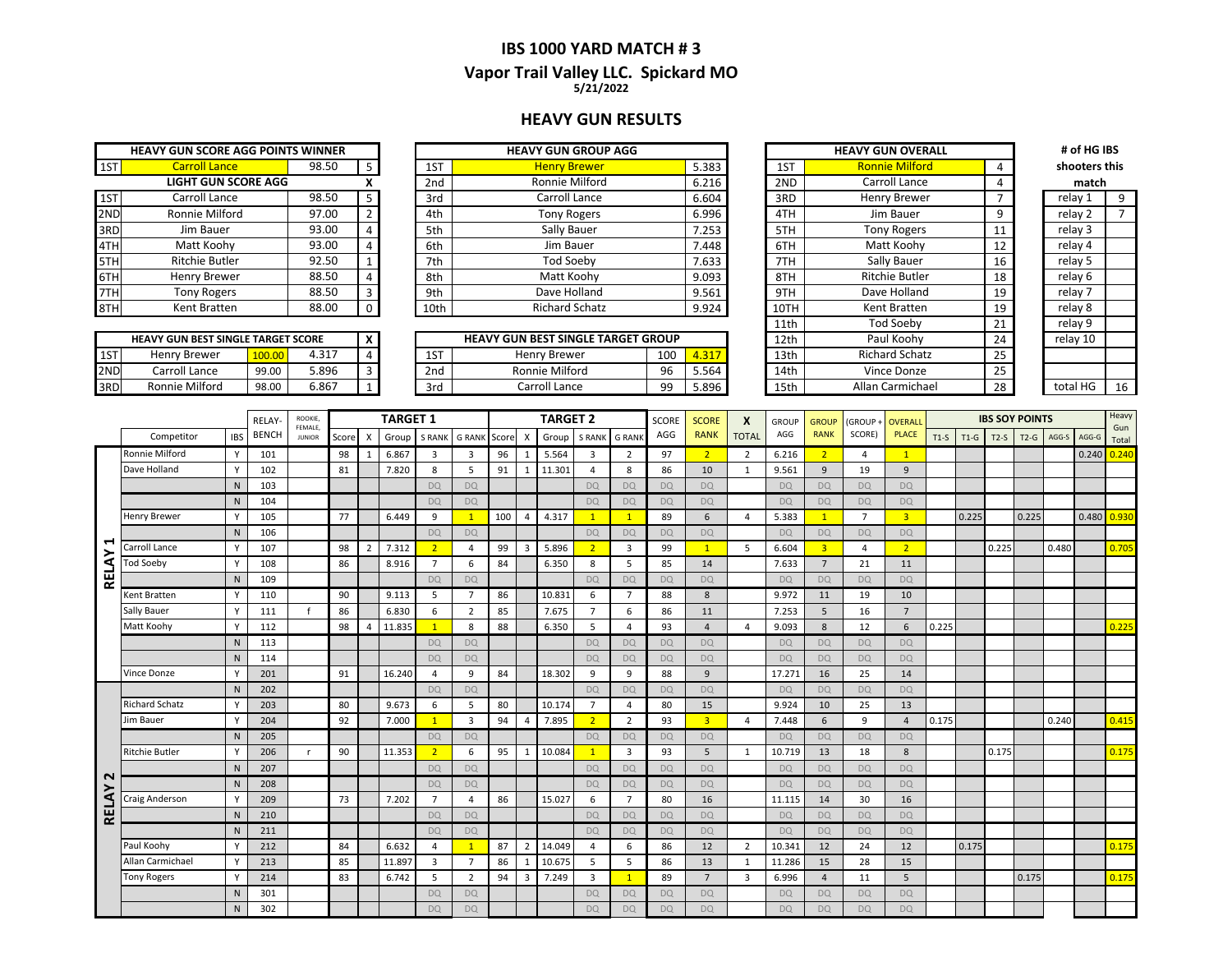### **IBS 1000 YARD MATCH # 3 Vapor Trail Valley LLC. Spickard MO 5/21/2022**

### **LIGHT GUN RESULTS**

| LIGHT GUN SCORE AGG POINTS WINNER |                            |       |   |  |  |  |  |  |  |  |  |
|-----------------------------------|----------------------------|-------|---|--|--|--|--|--|--|--|--|
| 1ST                               | <b>Henry Brewer</b>        | 45.00 |   |  |  |  |  |  |  |  |  |
|                                   | <b>HEAVY GUN SCORE AGG</b> |       | x |  |  |  |  |  |  |  |  |
| 1ST                               | Matt Koohy                 | 45.50 |   |  |  |  |  |  |  |  |  |
| 2ND                               | Henry Brewer               | 45.00 | O |  |  |  |  |  |  |  |  |
| 3RD                               | <b>Tony Rogers</b>         | 44.50 | O |  |  |  |  |  |  |  |  |
| 4TH                               | Ronnie Milford             | 44.00 | 1 |  |  |  |  |  |  |  |  |
| 5TH                               | Kent Bratten               | 43.50 | 1 |  |  |  |  |  |  |  |  |
| 6TH                               | Carroll Lance              | 42.00 | n |  |  |  |  |  |  |  |  |
|                                   | <b>Richard Schatz</b>      | 41.00 |   |  |  |  |  |  |  |  |  |
|                                   | Sally Bauer                | 40.50 |   |  |  |  |  |  |  |  |  |

|      | LIGHT GUN BEST SINGLE TARGET SCORE |       |       |  |
|------|------------------------------------|-------|-------|--|
| 1ST  | Kent Bratten                       | 49.00 | 6.717 |  |
| 2ND  | <b>Tony Rogers</b>                 | 48.00 | 7.402 |  |
| '3RD | Matt Koohv                         | 47.00 | 3.027 |  |

|     | LIGHT GUN SCORE AGG POINTS WINNER |       |          |                 | <b>LIGHT GUN GROUP AGG</b> |       |      | <b>LIGHT GUN OVERALL</b> |    | # of LG IBS   |  |
|-----|-----------------------------------|-------|----------|-----------------|----------------------------|-------|------|--------------------------|----|---------------|--|
| 1ST | <b>Henry Brewer</b>               | 45.00 | $\Omega$ | 1ST             | <b>Matt Koohv</b>          | 4.346 | 1ST  | <b>Matt Koohy</b>        |    | shooters this |  |
|     | <b>HEAVY GUN SCORE AGG</b>        |       |          | 2 <sub>nd</sub> | Ronnie Milford             | 5.589 | 2ND  | Ronnie Milford           |    | match         |  |
| 1ST | Matt Koohy                        | 45.50 | $\Omega$ | 3rd             | <b>Tony Rogers</b>         | 6.332 | 3RD  | <b>Tony Rogers</b>       | b  | relay 1       |  |
| 2ND | Henry Brewer                      | 45.00 |          | 4th             | Henry Brewer               | 6.693 | 4TH  | Henry Brewer             | b  | relay 2       |  |
| 3RD | Tony Rogers                       | 44.50 | $\Omega$ | 5th             | Kent Bratten               | 7.332 | 5TH  | Kent Bratten             | 10 | relay 3       |  |
| 4TH | Ronnie Milford                    | 44.00 |          | 6th             | Sally Bauer                | 7.704 | 6TH  | Sally Bauer              | 14 | relay 4       |  |
| 5TH | Kent Bratten                      | 43.50 |          | 7th             | Craig Anderson             | 7.853 | 7TH  | Carroll Lance            |    | relay 5       |  |
| 6TH | Carroll Lance                     | 42.00 | $\Omega$ | 8th             | Ritchie Butler             | 8.573 | 8TH  | <b>Ritchie Butler</b>    | 19 | relay 6       |  |
| 7TH | Richard Schatz                    | 41.00 |          | 9th             | Paul Koohy                 | 8.630 | 9TH  | <b>Tod Soebv</b>         | 20 | relay 7       |  |
| 8TH | Sally Bauer                       | 40.50 | $\Omega$ | 10th            | Tod Soeby                  | 8.801 | 10TH | <b>Richard Schatz</b>    | 20 | relay 8       |  |
|     |                                   |       |          |                 |                            |       |      |                          |    |               |  |

|     | LIGHT GUN BEST SINGLE TARGET SCORE |       |       |  |     | LIGHT GUN BEST SINGLE TARGET GROUP |       |       | 12 <sub>th</sub> | Paul Koohy             | $\sim$ | relav 10 |    |
|-----|------------------------------------|-------|-------|--|-----|------------------------------------|-------|-------|------------------|------------------------|--------|----------|----|
| 1ST | Kent Bratten                       | 9.00  | 6.717 |  | 1ST | Matt Koohy                         | 47.OO | 3.027 | 13th             | Jim Bauer              |        |          |    |
| 2ND | Tony Rogers                        | 18.00 | 402.  |  | 2nd | Milford<br>Ronnie                  |       | 3.082 | 14th             | <b>Nlan Carmichael</b> |        |          |    |
| 3RD | Matt Koohy                         | 47.00 | 3.027 |  | 3rd | Dave Holland                       |       | 4.797 | 15th             | #N/A                   | #N/A   | total L  | 16 |

| LIGHT GUN GROUP AGG         |       |       |                  | <b>LIGHT GUN OVERALL</b> |                | # of LG IBS   |    |
|-----------------------------|-------|-------|------------------|--------------------------|----------------|---------------|----|
| <b>Matt Koohv</b>           |       | 4.346 | 1ST              | <b>Matt Koohv</b>        | $\overline{2}$ | shooters this |    |
| Ronnie Milford              |       | 5.589 | 2ND              | Ronnie Milford           | 6              | match         |    |
| <b>Tony Rogers</b>          |       | 6.332 | 3RD              | <b>Tony Rogers</b>       | 6              | relay 1       | 9  |
| Henry Brewer                |       | 6.693 | 4TH              | Henry Brewer             | 6              | relay 2       | 7  |
| Kent Bratten                |       | 7.332 | 5TH              | Kent Bratten             | 10             | relay 3       |    |
| Sally Bauer                 |       | 7.704 | 6TH              | Sally Bauer              | 14             | relay 4       |    |
| Craig Anderson              |       | 7.853 | 7TH              | Carroll Lance            | 17             | relay 5       |    |
| <b>Ritchie Butler</b>       |       | 8.573 | 8TH              | <b>Ritchie Butler</b>    | 19             | relay 6       |    |
| Paul Koohy                  |       | 8.630 | 9TH              | <b>Tod Soeby</b>         | 20             | relay 7       |    |
| <b>Tod Soeby</b>            |       | 8.801 | 10TH             | <b>Richard Schatz</b>    | 20             | relay 8       |    |
|                             |       |       | 11th             | Craig Anderson           | 21             | relay 9       |    |
| UN BEST SINGLE TARGET GROUP |       |       | 12th             | Paul Koohy               | 22             | relay 10      |    |
| Matt Koohy                  | 47.00 | 3.027 | 13 <sub>th</sub> | Jim Bauer                | 23             |               |    |
| Ronnie Milford              | 47.00 | 3.082 | 14 <sub>th</sub> | Allan Carmichael         | 24             |               |    |
| Dave Holland                | 38.00 | 4.797 | 15th             | #N/A                     | #N/A           | total LG      | 1( |

| match    |    |
|----------|----|
| relay 1  | 9  |
| relay 2  | 7  |
| relay 3  |    |
| relay 4  |    |
| relay 5  |    |
| relay 6  |    |
| relay 7  |    |
| relay 8  |    |
| relay 9  |    |
| relay 10 |    |
|          |    |
|          |    |
| total LG | 16 |
|          |    |

|              |                       |            | <b>RELAY-</b> | ROOKIE,<br>FEMALE. |       |                        | <b>TARGET 1</b> |                |                         |       |           | <b>TARGET 2</b> |                |                | SCORE     | <b>SCORE</b>   | $\boldsymbol{x}$ | <b>GROUP</b> | <b>GROUP</b>            | GROUP+         | <b>OVERALI</b>          |        |        | <b>IBS SOY POINTS</b> |        |       |       | Light        |
|--------------|-----------------------|------------|---------------|--------------------|-------|------------------------|-----------------|----------------|-------------------------|-------|-----------|-----------------|----------------|----------------|-----------|----------------|------------------|--------------|-------------------------|----------------|-------------------------|--------|--------|-----------------------|--------|-------|-------|--------------|
|              | Competitor            | <b>IBS</b> | <b>BENCH</b>  | <b>JUNIOR</b>      | Score | X                      | Group           | S RANK         | <b>G RANK</b>           | Score | X         | Group           | <b>S RANK</b>  | <b>G RANK</b>  | AGG       | <b>RANK</b>    | <b>TOTAL</b>     | AGG          | <b>RANK</b>             | SCORE)         | <b>PLACE</b>            | $T1-S$ | $T1-G$ | $T2-S$                | $T2-G$ | AGG-S | AGG-G | Gun<br>Total |
|              | Ronnie Milford        | <b>V</b>   | 101           |                    | 47    |                        | 3.082           | 2 <sup>2</sup> | $\overline{2}$          | 41    |           | 8.096           | 5              | $\overline{7}$ | 44        | $\overline{4}$ | 1                | 5.589        | $\overline{2}$          | 6              | $\overline{2}$          |        |        |                       |        |       | 0.240 | 0.240        |
|              | Dave Holland          |            | 102           |                    | dq    |                        | dq              | DQ             | <b>DQ</b>               | 38    |           | 4.797           | 6              | $\mathbf{1}$   | DQ        | DQ             |                  | DQ           | DQ                      | <b>DQ</b>      | DO.                     |        |        |                       | 0.225  |       |       | 0.225        |
|              |                       | N          | 103           |                    |       |                        |                 | <b>DQ</b>      | <b>DQ</b>               |       |           |                 | <b>DQ</b>      | <b>DQ</b>      | <b>DQ</b> | <b>DQ</b>      |                  | <b>DO</b>    | <b>DQ</b>               | <b>DQ</b>      | <b>DQ</b>               |        |        |                       |        |       |       |              |
|              |                       | N          | 104           |                    |       |                        |                 | <b>DQ</b>      | <b>DQ</b>               |       |           |                 | DQ             | DQ             | <b>DQ</b> | <b>DQ</b>      |                  | DQ           | <b>DQ</b>               | <b>DQ</b>      | <b>DQ</b>               |        |        |                       |        |       |       |              |
|              | Henry Brewer          |            | 105           |                    | 47    |                        | 5.717           | $\Delta$       | 4                       | 43    |           | 7.669           | $\overline{4}$ | 5              | 45        | $\overline{2}$ |                  | 6.693        | $\overline{4}$          | 6              | $\overline{4}$          |        |        |                       |        | 0.480 |       | 0.480        |
|              |                       | N          | 106           |                    |       | <b>DQ</b><br><b>DQ</b> |                 |                |                         |       | <b>DQ</b> | <b>DQ</b>       | <b>DQ</b>      | <b>DQ</b>      |           | <b>DO</b>      | <b>DQ</b>        | <b>DQ</b>    | <b>DQ</b>               |                |                         |        |        |                       |        |       |       |              |
| ᆸ            | Carroll Lance         | <b>Y</b>   | 107           |                    | 41    |                        | 12.222          | $\overline{7}$ | $\overline{7}$          | 43    |           | 5.824           | 2 <sup>1</sup> | 3              | 42        | 6              |                  | 9.023        | 11                      | 17             | $\overline{7}$          |        |        |                       |        |       |       |              |
|              | <b>Tod Soeby</b>      | <b>V</b>   | 108           |                    | 41    |                        | 9.445           | 6              | 6                       | 32    |           | 8.157           | 9              | 8              | 37        | 10             |                  | 8.801        | 10                      | 20             | 9                       |        |        |                       |        |       |       |              |
| RELAY        |                       | N          | 109           |                    |       |                        |                 | <b>DQ</b>      | <b>DQ</b>               |       |           |                 | <b>DO</b>      | <b>DQ</b>      | <b>DQ</b> | <b>DQ</b>      |                  | <b>DO</b>    | <b>DQ</b>               | <b>DQ</b>      | <b>DQ</b>               |        |        |                       |        |       |       |              |
|              | Kent Bratten          | <b>V</b>   | 110           |                    | 49    |                        | 6.717           | $\mathbf{1}$   | 5                       | 38    |           | 7.946           | $\overline{7}$ | 6              | 44        | 5              | 1                | 7.332        | 5                       | 10             | 5                       | 0.225  |        |                       |        |       |       | 0.225        |
|              | Sally Bauer           |            | 111           |                    | 43    |                        | 4.856           | 5              | $\overline{\mathbf{3}}$ | 38    |           | 10.552          | 8              | 9              | 41        | 8              |                  | 7.704        | 6                       | 14             | 6                       |        |        |                       |        |       |       |              |
|              | Matt Koohy            |            | 112           |                    | 47    |                        | 3.027           | $\overline{3}$ | $\overline{1}$          | 44    |           | 5.665           | $\mathbf{1}$   | 2              | 46        | $\mathbf{1}$   |                  | 4.346        | $\overline{1}$          | $\overline{2}$ | $\mathbf{1}$            |        | 0.225  | 0.225                 |        |       | 0.480 | 0.93C        |
|              |                       | N          | 113           |                    |       |                        |                 | <b>DO</b>      | <b>DQ</b>               |       |           |                 | <b>DQ</b>      | DQ             | <b>DQ</b> | <b>DO</b>      |                  | <b>DO</b>    | <b>DQ</b>               | <b>DO</b>      | <b>DQ</b>               |        |        |                       |        |       |       |              |
|              |                       | N          | 114           |                    |       |                        |                 | <b>DQ</b>      | <b>DQ</b>               |       |           |                 | <b>DQ</b>      | <b>DQ</b>      | <b>DQ</b> | <b>DQ</b>      |                  | <b>DQ</b>    | <b>DQ</b>               | <b>DQ</b>      | <b>DQ</b>               |        |        |                       |        |       |       |              |
|              | Vince Donze           |            | 201           |                    | dq    |                        | dq              | <b>DQ</b>      | <b>DQ</b>               | 43    |           | 7.402           | $\overline{3}$ | 4              | DQ        | <b>DO</b>      |                  | <b>DQ</b>    | <b>DQ</b>               | <b>DQ</b>      | <b>DQ</b>               |        |        |                       |        |       |       |              |
|              |                       | N          | 202           |                    |       |                        |                 | DQ             | <b>DQ</b>               |       |           |                 | <b>DQ</b>      | DQ             | <b>DQ</b> | DQ             |                  | <b>DQ</b>    | DQ                      | DQ             | DO <sub>1</sub>         |        |        |                       |        |       |       |              |
|              | <b>Richard Schatz</b> |            | 203           |                    | 45    |                        | 8.820           | $\overline{2}$ | 6                       | 37    |           | 10.944          | $\overline{3}$ | 5              | 41        | $\overline{7}$ |                  | 9.882        | 13                      | 20             | 10                      |        |        |                       |        |       |       |              |
|              | Jim Bauer             |            | 204           |                    | 41    |                        | 8.151           | $\overline{a}$ | -5                      | 33    |           | 12.135          | 5              | $\overline{7}$ | 37        | 9              |                  | 10.143       | 14                      | 23             | 13                      |        |        |                       |        |       |       |              |
|              |                       | N          | 205           |                    |       |                        |                 | <b>DQ</b>      | <b>DQ</b>               |       |           |                 | DQ             | DQ             | DQ        | DO.            |                  | <b>DQ</b>    | DQ                      | <b>DQ</b>      | <b>DQ</b>               |        |        |                       |        |       |       |              |
|              | <b>Ritchie Butler</b> |            | 206           | $\mathbf{r}$       | 34    |                        | 7.449           | 6              | $\overline{3}$          | 33    |           | 9.697           | $\overline{4}$ | 3              | 34        | 11             |                  | 8.573        | 8                       | 19             | 8                       |        |        |                       |        |       |       |              |
| N            |                       | N          | 207           |                    |       |                        |                 | <b>DO</b>      | <b>DQ</b>               |       |           |                 | <b>DO</b>      | DQ             | <b>DQ</b> | <b>DO</b>      |                  | <b>DO</b>    | <b>DQ</b>               | <b>DQ</b>      | <b>DQ</b>               |        |        |                       |        |       |       |              |
|              |                       | N          | 208           |                    |       |                        |                 | <b>DQ</b>      | <b>DQ</b>               |       |           |                 | <b>DQ</b>      | DQ             | <b>DO</b> | <b>DO</b>      |                  | DQ           | <b>DQ</b>               | <b>DO</b>      | <b>DQ</b>               |        |        |                       |        |       |       |              |
|              | Craig Anderson        |            | 209           |                    | 34    |                        | 5.849           | 5              | $\mathbf{1}$            | 22    |           | 9.856           | $\overline{7}$ | 4              | 28        | 14             |                  | 7.853        | $\overline{7}$          | 21             | 11                      |        | 0.175  |                       |        |       |       | 0.175        |
| <b>RELAY</b> |                       | N          | 210           |                    |       |                        |                 | <b>DQ</b>      | <b>DQ</b>               |       |           |                 | DQ             | <b>DQ</b>      | DQ        | DO.            |                  | <b>DQ</b>    | <b>DQ</b>               | <b>DQ</b>      | <b>DQ</b>               |        |        |                       |        |       |       |              |
|              |                       | N          | 211           |                    |       |                        |                 | <b>DQ</b>      | <b>DQ</b>               |       |           |                 | <b>DQ</b>      | DQ             | <b>DQ</b> | DO.            |                  | <b>DQ</b>    | <b>DQ</b>               | <b>DQ</b>      | <b>DQ</b>               |        |        |                       |        |       |       |              |
|              | Paul Koohy            |            | 212           |                    | 26    |                        | 9.512           | $\overline{7}$ | $\overline{7}$          | 37    |           | 7.748           | 2 <sup>2</sup> | $\overline{2}$ | 32        | 13             |                  | 8.630        | 9                       | 22             | 12                      |        |        | 0.175                 |        |       |       | 0.175        |
|              | Allan Carmichael      |            | 213           |                    | 42    |                        | 7.616           | $\overline{3}$ | 4                       | 24    |           | 11.130          | 6              | 6              | 33        | 12             |                  | 9.373        | 12                      | 24             | 14                      |        |        |                       |        |       |       |              |
|              | <b>Tony Rogers</b>    |            | 214           |                    | 48    |                        | 7.402           | $\overline{1}$ | $\overline{2}$          | 41    |           | 5.261           | $\mathbf{1}$   | $\mathbf{1}$   | 45        | $\overline{3}$ |                  | 6.332        | $\overline{\mathbf{3}}$ | 6              | $\overline{\mathbf{3}}$ | 0.175  |        |                       | 0.175  | 0.240 |       | 0.590        |
|              |                       | N          | 301           |                    |       |                        |                 | <b>DQ</b>      | <b>DQ</b>               |       |           |                 | DQ             | DQ             | <b>DQ</b> | <b>DO</b>      |                  | <b>DQ</b>    | <b>DQ</b>               | <b>DQ</b>      | <b>DQ</b>               |        |        |                       |        |       |       |              |
|              |                       | N          | 302           |                    |       |                        |                 | <b>DQ</b>      | <b>DQ</b>               |       |           |                 | DQ             | <b>DQ</b>      | DQ        | <b>DQ</b>      |                  | <b>DQ</b>    | <b>DQ</b>               | <b>DQ</b>      | <b>DQ</b>               |        |        |                       |        |       |       |              |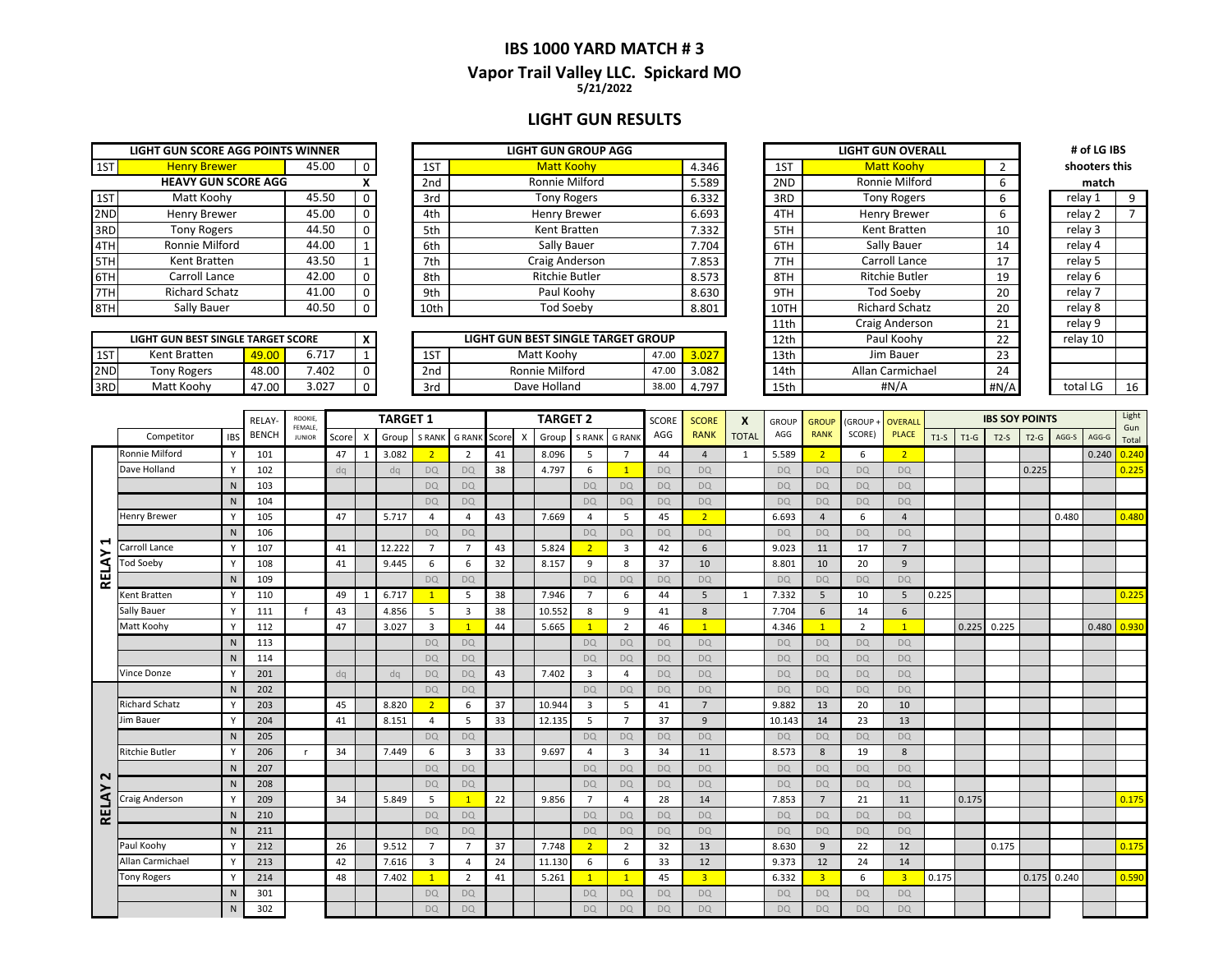### **IBS 1000 YARD MATCH # 3**

### **Vapor Trail Valley LLC. Spickard MO 5/21/2022**

# **TACTICAL GUN RESULTS**

|      | <b>TACTICAL GUN SCORE AGG</b> |       | X    |                 | <b>TACTICAL GUN GROUP AGG</b> |         |      | <b>TACTICAL GUN OVERALL</b> |       |
|------|-------------------------------|-------|------|-----------------|-------------------------------|---------|------|-----------------------------|-------|
| 1ST  | <b>Ronnie Milford</b>         | 49.00 | 4    | 1ST             | <b>Ritchie Butler</b>         | 4.400   | 1ST  | <b>Ritchie Butler</b>       | 4     |
| 2ND  | Tom Jacobs                    | 48.00 |      | 2 <sub>nd</sub> | Tom Jacobs                    | 6.721   | 2ND  | Tom Jacobs                  | 4     |
| 3RD  | Ritchie Butler                | 47.00 |      | 3rd             | <b>Dennis Turner</b>          | 7.718   | 3RD  | Ronnie Milford              | 5.    |
| 4TH  | Carroll Lance                 | 47.00 |      | 4th             | Ronnie Milford                | 7.766   | 4TH  | Dennis Turner               | 10    |
| 5TH  | Matt Koohy                    | 46.50 | 0    | 5th             | <b>Rhett Butler</b>           | 8.484   | 5TH  | <b>Rhett Butler</b>         | 13    |
| 6TH  | <b>Tod Soeby</b>              | 44.50 |      | 6th             | Allan Carmichael              | 9.785   | 6TH  | Matt Koohy                  | 13    |
| 7TH  | <b>Dennis Turner</b>          | 43.50 | 0    | 7th             | Keith Maggard                 | 10.341  | 7TH  | Carroll Lance               | 13    |
| 8TH  | <b>Rhett Butler</b>           | 43.00 | 0    | 8th             | Matt Koohy                    | 10.898  | 8TH  | Allan Carmichael            | 15    |
| 9TH  | Allan Carmichael              | 39.00 |      | 9th             | Carroll Lance                 | 11.012  | 9TH  | Tod Soeby                   | 16    |
| 10TH | Keith Maggard                 | 39.00 | 0    | 10th            | <b>Tod Soeby</b>              | 11.580  | 10TH | Keith Maggard               | 17    |
| 11th | <b>Travis Miller</b>          | 36.50 |      | 11th            | <b>Travis Miller</b>          | 14.886  | 11th | <b>Travis Miller</b>        | 22    |
| 12th | #N/A                          | #N/A  | #N/A | 12th            | # $N/A$                       | # $N/A$ | 12th | H N/A                       | H N/A |
| 13th | #N/A                          | #N/A  | #N/A | 13th            | #N/A                          | #N/A    | 13th | #N/A                        | #N/A  |
| 14th | #N/A                          | #N/A  | #N/A | 14th            | # $N/A$                       | #N/A    | 14th | H N/A                       | #N/A  |
| 15th | #N/A                          | #N/A  | #N/A | 15th            | #N/A                          | #N/A    | 15th | #N/A                        | #N/A  |

|      | TACTICAL GUN SCORE AGG |       | X    |      | TACTICAL GUN GROUP AGG |        |      | <b>TACTICAL GUN OVERALL</b> |      |
|------|------------------------|-------|------|------|------------------------|--------|------|-----------------------------|------|
| 1ST  | <b>Ronnie Milford</b>  | 49.00 | 4    | 1ST  | <b>Ritchie Butler</b>  | 4.400  | 1ST  | <b>Ritchie Butler</b>       | 4    |
| 2ND  | Tom Jacobs             | 48.00 |      | 2nd  | Tom Jacobs             | 6.721  | 2ND  | Tom Jacobs                  | 4    |
| 3RD  | <b>Ritchie Butler</b>  | 47.00 |      | 3rd  | Dennis Turner          | 7.718  | 3RD  | Ronnie Milford              |      |
| 4TH  | Carroll Lance          | 47.00 |      | 4th  | Ronnie Milford         | 7.766  | 4TH  | Dennis Turner               | 10   |
| 5TH  | Matt Koohy             | 46.50 | 0    | 5th  | <b>Rhett Butler</b>    | 8.484  | 5TH  | <b>Rhett Butler</b>         | 13   |
| 6TH  | Tod Soeby              | 44.50 | 0    | 6th  | Allan Carmichael       | 9.785  | 6TH  | Matt Koohy                  | 13   |
| 7TH  | Dennis Turner          | 43.50 | 0    | 7th  | Keith Maggard          | 10.341 | 7TH  | Carroll Lance               | 13   |
| 8TH  | <b>Rhett Butler</b>    | 43.00 | 0    | 8th  | Matt Koohy             | 10.898 | 8TH  | Allan Carmichael            | 15   |
| 9TH  | Allan Carmichael       | 39.00 |      | 9th  | Carroll Lance          | 11.012 | 9TH  | Tod Soeby                   | 16   |
| 10TH | Keith Maggard          | 39.00 | 0    | 10th | Tod Soeby              | 11.580 | 10TH | Keith Maggard               | 17   |
| 11th | <b>Travis Miller</b>   | 36.50 |      | 11th | <b>Travis Miller</b>   | 14.886 | 11th | <b>Travis Miller</b>        | 22   |
| 12th | #N/A                   | H N/A | #N/A | 12th | #N/A                   | #N/A   | 12th | #N/A                        | #N/A |
| 13th | #N/A                   | #N/A  | #N/A | 13th | # $N/A$                | #N/A   | 13th | #N/A                        | #N/A |
| 14th | #N/A                   | #N/A  | #N/A | 14th | # $N/A$                | #N/A   | 14th | #N/A                        | #N/A |
| 15th | #N/A                   | #N/A  | #N/A | 15th | #N/A                   | #N/A   | 15th | #N/A                        | #N/A |

|      | <b>TACTICAL GUN OVERALL</b> |      |
|------|-----------------------------|------|
| 1ST  | <u>Ritchie Butler</u>       | 4    |
| 2ND  | Tom Jacobs                  | 4    |
| 3RD  | Ronnie Milford              | 5    |
| 4TH  | Dennis Turner               | 10   |
| 5TH  | <b>Rhett Butler</b>         | 13   |
| 6TH  | Matt Koohy                  | 13   |
| 7TH  | Carroll Lance               | 13   |
| 8TH  | Allan Carmichael            | 15   |
| 9TH  | <b>Tod Soeby</b>            | 16   |
| 10TH | Keith Maggard               | 17   |
| 11th | <b>Travis Miller</b>        | 22   |
| 12th | #N/A                        | #N/A |
| 13th | #N/A                        | #N/A |
| 14th | #N/A                        | #N/A |
| 15th | #N/A                        | #N/A |

|        |                      | RELAY-       | ROOKIE, FEMALE, |       |   | <b>TARGET 1</b> |                |               |       | <b>TARGET 2</b> |                |                         |           | <b>SCORE</b> SCORE | X              | <b>GROUP</b> | <b>GROUP</b>   | (GROUP +  | <b>OVERALL</b> |            |
|--------|----------------------|--------------|-----------------|-------|---|-----------------|----------------|---------------|-------|-----------------|----------------|-------------------------|-----------|--------------------|----------------|--------------|----------------|-----------|----------------|------------|
|        | Competitor           | <b>BENCH</b> | <b>JUNIOR</b>   | Score | X | Group           |                | S RANK G RANK | Score |                 |                | Group   S RANK   G RANK | AGG       | <b>RANK</b>        | <b>TOTAL</b>   | AGG          | <b>RANK</b>    | SCORE)    | <b>PLACE</b>   |            |
|        | Ronnie Milford       | 101          |                 | 48    |   | 10.955          | $\mathbf{3}$   | 8             | 50    | 4.577           | 11             |                         | 49.00     |                    | 4              | 7.766        | $\overline{4}$ | 5.        | $\overline{3}$ |            |
|        | Tom Jacobs           | 102          |                 | 49    |   | 7.040           | $\overline{2}$ | 4             | 47    | 6.401           | 8              | 4                       | 48.00     | $\overline{2}$     |                | 6.721        | $\overline{2}$ | 4         | $\overline{2}$ |            |
|        | <b>Rhett Butler</b>  | 103          |                 | 42    |   | 11.692          | q              | 9             | 44    | 5.275           | 10             | $\overline{2}$          | 43.00     | 8                  |                | 8.484        | 5              | 13        | 5              |            |
|        |                      | 104          |                 |       |   |                 | <b>DQ</b>      | <b>DQ</b>     |       |                 | <b>DQ</b>      | <b>DQ</b>               | <b>DQ</b> | <b>DQ</b>          |                | <b>DQ</b>    | <b>DQ</b>      | <b>DQ</b> | <b>DQ</b>      |            |
|        | Keith Maggard        | 105          |                 | 35    |   | 11.991          | 10             | 10            | 43    | 8.691           |                | 5                       | 39.00     | 10                 |                | 10.341       | $\overline{7}$ | 17        | 10             |            |
|        | Ritchie Butler       | 106          |                 | 49    |   | 3.277           |                |               | 45    | 5.522           | 9              | 3                       | 47.00     | $\overline{3}$     | $\overline{2}$ | 4.400        |                | 4         | $\mathbf{1}$   |            |
| ↤<br>≻ | Carroll Lance        | 107          |                 | 48    |   | 6.464           | 4              | 3             | 46    | 15.559          | $\overline{2}$ | 10                      | 47.00     | $\overline{4}$     |                | 11.012       | 9              | 13        | $\overline{7}$ | ↤          |
| ⋖      | Tod Soeby            | 108          |                 | 43    |   | 12.318          | 7              | 11            | 46    | 10.841          | 4              | 8                       | 44.50     | 6                  |                | 11.580       | 10             | 16        | 9              | ኣ          |
| 栏      | Craig Anderson       | 109          |                 | 25    |   | 10.463          | 12             | 7             | da    | da              | D <sub>Q</sub> | <b>DQ</b>               | <b>DQ</b> | <b>DQ</b>          |                | <b>DO</b>    | <b>DQ</b>      | <b>DQ</b> | <b>DQ</b>      | <b>REL</b> |
|        | <b>Travis Miller</b> | 110          |                 | 32    |   | 12.513          | 11             | 12            | 41    | 17.258          |                | 11                      | 36.50     | 11                 |                | 14.886       | 11             | 22        | 11             |            |
|        |                      | 111          |                 |       |   |                 | <b>DQ</b>      | <b>DQ</b>     |       |                 | <b>DQ</b>      | <b>DQ</b>               | <b>DQ</b> | <b>DQ</b>          |                | <b>DQ</b>    | <b>DQ</b>      | <b>DQ</b> | <b>DQ</b>      |            |
|        | Matt Koohy           | 112          |                 | 46    |   | 9.444           | 6              |               | 47    | 12.352          | 3              | 9                       | 46.50     | 5                  |                | 10.898       | 8              | 13        | 6              |            |
|        | Allan Carmichael     | 113          |                 | 46    |   | 9.472           | 5              | 6             | 32    | 10.098          | .5             | 7                       | 39.00     | 9                  |                | 9.785        | 6              | 15        | 8              |            |
|        | Dennis Turner        | 114          |                 | 42    |   | 5.943           | 8              | ົາ            | 45    | 9.492           | 6              | 6                       | 43.50     | $\overline{7}$     |                | 7.718        | 3              | 10        | 4              |            |
|        |                      | 201          |                 |       |   |                 | <b>DQ</b>      | <b>DQ</b>     |       |                 | <b>DQ</b>      | <b>DQ</b>               | <b>DQ</b> | <b>DQ</b>          |                | <b>DQ</b>    | <b>DQ</b>      | <b>DQ</b> | <b>DQ</b>      |            |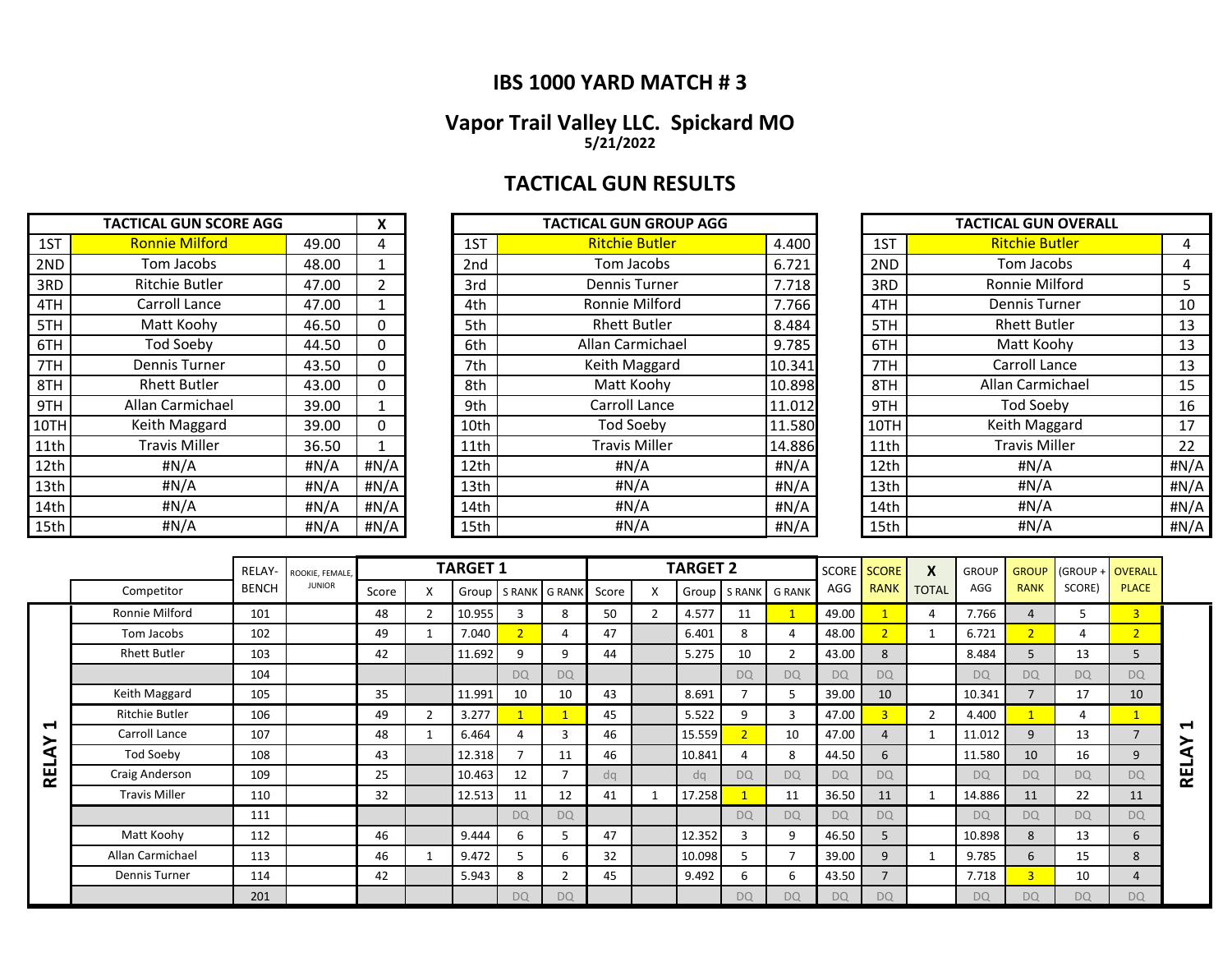### **Vapor Trail Valley LLC. Spickard MO 1000 yard Light Gun Equipment List 5/21/2022**

|                  | Competitor            |    | Caliber         | Action         | Barrel          | <b>Stock</b>             | Scope      | Powder       | <b>Bullet</b>    | Gunsmith      |
|------------------|-----------------------|----|-----------------|----------------|-----------------|--------------------------|------------|--------------|------------------|---------------|
| $\mathbf{1}$     | Kent Bratten          | LG | 6 BRA           | Bat            | Lilja           | Wheeler                  | March      |              | Berger           | Wahlstrom     |
| $\overline{2}$   | Ritchie Butler        | LG | 6 GT 40         | Bat            | Krieger         | <b>LRB</b>               | March      | H4350        | Vap Trail/Berger | Self          |
| 3                | <b>Henry Brewer</b>   | LG | 6.5x47          | Bat            | Krieger         | <b>LRB</b>               | Nightforce |              |                  | <b>Brewer</b> |
| 4                | Tony Rogers           | LG | 284 W           | Bat            | Krieger         | Milford                  | March      |              | Berger           | Self          |
| 5                | Matt Koohy            | LG | <b>6 DASHER</b> | Bat            | Krieger         | ST-1000                  | Nightforce | $RI-15$      | Vapor Trail      | Bigelow/Koohy |
| $\boldsymbol{6}$ | Ronnie Milford        | LG | 6               | Kelbly         | Lederer         |                          | Nightforce |              | Vapor Trail      |               |
| $\overline{7}$   | <b>Richard Schatz</b> | LG | 6 Dasher        | Bat            | Krieger         | Wheeler/LRB              | Nightforce | H4895        | Vapor Trail      | Wheeler       |
| 8                | Jim Bauer             | LG | 6.5             | Bat            | Krieger         | Jim Bauer                | Nightforce |              | Vapor Trail      | Gordy         |
| 9                | Sally Bauer           | LG | 6 Dasher        | Bat            | Krieger         | Jim Bauer                | Nightforce |              | Vapor Trail      | Gordy         |
| 10               | Dave Holland          | LG | 6 BRA           | Bat            | Krieger         | ST 1000                  | Nightforce |              | Vapor Trail      | Self          |
| 11               | Carroll Lance         | LG | Dasher          | <b>BRM</b>     | Krieger         | <b>LRB</b>               | Nightforce | Varget       | Vapor Trail      | Cutright      |
| 12               | Allan Carmichael      | LG | 6 mm            | Bat            | <b>Brux</b>     | Self                     | Nightforce | Varget       | Berger 105       | Bonnett       |
| 13               | <b>Tod Soeby</b>      | LG | Dasher          | Bat M          | Krieger         | Shehane                  | March      | <b>RL 15</b> | Vapor Trail      | Wheeler       |
| 14               | Craig Anderson        | LG | 6 GT            | Savage         | <b>Bartlein</b> | Savage                   | Nightforce | Varget       | <b>ELDM 108</b>  | Jensen        |
| 15               | Paul Koohy            | LG | 6 Dasher        | Bat            | Krieger         |                          |            | Varget       | Vapor Trail      |               |
| 16               |                       | LG |                 |                |                 |                          |            |              |                  |               |
| 17               | <b>TACTICAL</b>       | LG |                 |                |                 |                          |            |              |                  |               |
| 18               | Ritchie Butler        | LG | 6 Dasher        | Curtis         | Bartlein        | <b>MPA</b>               | March      | Varget       | Vapor Trail      | self          |
| 19               | Ronnie Milford        | LG | 6               | Krieger        |                 | <b>MPA</b>               | Nightforce |              | Vapor Trail      | self          |
| 20               | Allan Carmichael      | LG | 6 mm            | Rem            | <b>Brux</b>     | <b>MPA</b>               | Athlon     | Staball      | Vapor Trail      | Bonnett       |
| 21               | <b>Tod Soeby</b>      | LG | 6x47            | <b>Rem 700</b> | Krieger         | Rem                      | Nightforce | H4350        | Berger 105       | Erbler        |
| 22               | Craig Anderson        | LG | 6 Creed         | Remington      | Bartlein        | <b>H&amp;S Precision</b> | Sightron   | H4350        | <b>Atip 110</b>  | Jensen        |
| 23               | Keith Maggard         | LG | 6 GT            | Rem            | <b>Bartlein</b> | <b>XLR</b>               | Nightforce |              | Vapor Trail      | GAP           |
| 24               | Dennis Turner         | LG | 6 mm            | Rem            | <b>Bartlein</b> | <b>MDK</b>               | Nightforce |              | Hornady 110      | GAP           |
| 25               | Matt Koohy            | LG | 6 Dasher        | Borden         | <b>Brux</b>     | Manners                  | Nightforce | $RL-15$      | Vapor Trail      | KW            |
| 26               | <b>Travis Miller</b>  | LG | 6.5             | Curtis         | Spencer         | <b>MPA</b>               | Vortex     |              |                  |               |
| 27               | <b>Rhett Miller</b>   | LG | 6 mm            | Curtis         | Bartlein        | Manners                  |            |              |                  |               |
| 28               | Tom Jacobs            | LG |                 |                |                 | Manners                  |            |              | Vapor Trail      | Alpha Omega   |
| 29               |                       | LG |                 |                |                 |                          |            |              |                  |               |
| 30               |                       | LG |                 |                |                 |                          |            |              |                  |               |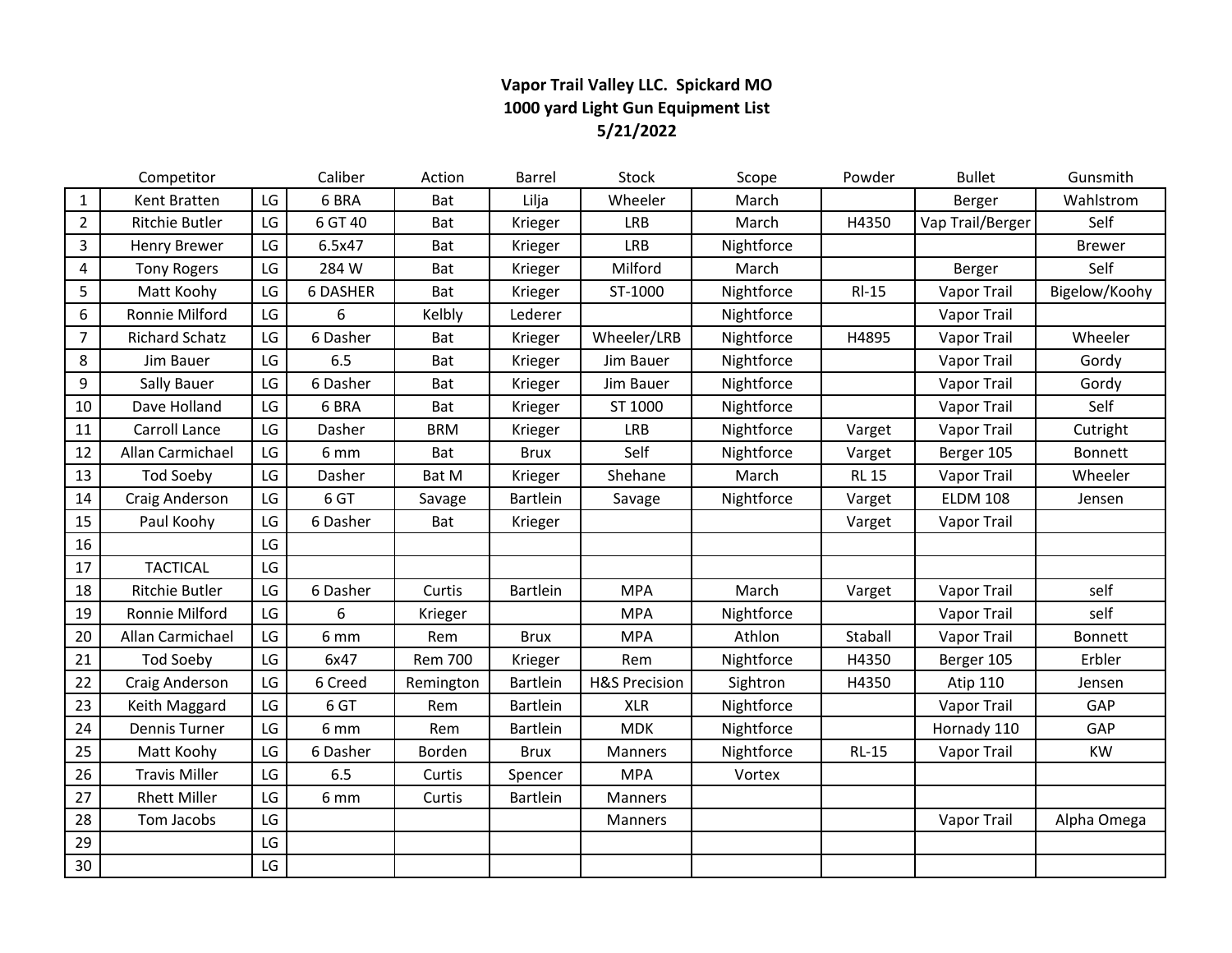### **Vapor Trail Valley LLC. Spickard MO 1000 yard Heavy Gun Equipment List 5/21/2022**

|                | Competitor            |    | Caliber   | Action     | Barrel      | Stock       | Scope      | Powder  | <b>Bullet</b>      | Gunsmith      |
|----------------|-----------------------|----|-----------|------------|-------------|-------------|------------|---------|--------------------|---------------|
| 1              | Kent Bratten          | HG | 6BRA      | Bat        | Krieger     | Wheeler     | Nightforce |         | <b>Vapor Trail</b> | Wheeler       |
| $\overline{2}$ | Ritchie Butler        | HG | 6 GT 40   | Bat        | Krieger     | <b>LRB</b>  | March      | H4350   | Vap Trail/Berger   | Self          |
| 3              | <b>Henry Brewer</b>   | HG | 300 WSM   | Bat        | Krieger     | Custom      | Nightforce | H4350   | Berger             | <b>Brewer</b> |
| $\overline{4}$ | <b>Tony Rogers</b>    | HG | 300 WSM   | Bat        | Krieger     | Milford     | Sightron   |         | Berger             | Self          |
| 5              | Matt Koohy            | HG | 6 DASHER  | Bat        | Krieger     | ST-1000     | Nightforce | $RI-15$ | Vapor Trail        | Bigelow/Koohy |
| 6              | Ronnie Milford        | HG | 6         | Kelbly     | Lederer     |             | Nightforce |         | Vapor Trail        |               |
| $\overline{7}$ | <b>Richard Schatz</b> | HG | 6 Dasher  | Nesika     | Krieger     | Wheeler/LRB | Nightforce | H4895   | Vapor Trail        | Dowling       |
| 8              | Jim Bauer             | HG | 6.5       | Bat        | Krieger     | Jim Bauer   | Nightforce |         | Vapor Trail        | Gordy         |
| 9              | Sally Bauer           | HG | 6 Dasher  | Bat        | Krieger     | Jim Bauer   | Nightforce |         | Vapor Trail        | Gordy         |
| 10             | Dave Holland          | HG | 7 mm      | Bat        | Krieger     | Self        | Nightforce |         | <b>Hornady ELD</b> | Self          |
| 11             | Carroll Lance         | HG | Dasher    | <b>BRM</b> | Krieger     | <b>LRB</b>  | Nightforce | Varget  | Vapor Trail        | Cutright      |
| 12             | Allan Carmichael      | HG | 6 mm      | Bat        | <b>Brux</b> | Self        | Nightforce | Varget  | Berger 105         | Bonnett       |
| 13             | <b>Tod Soeby</b>      | HG | 300 WSM   | Bat L      | Krieger     | Walhstrom   | Nightforce | H4350   | Vapor Trail        | Walhstrom     |
| 14             | Craig Anderson        | HG | 6.5 Creed | Kelbly     | Bartlein    | Revolution  | Nightforce | H4350   | <b>ELDM 140</b>    | Jensen        |
| 15             | Paul Koohy            | HG | 6 Dasher  | Bat        | Krieger     |             |            | Varget  | Vapor Trail        |               |
| 16             |                       | HG |           |            |             |             |            |         |                    |               |
| 17             |                       | HG |           |            |             |             |            |         |                    |               |
| 18             |                       | HG |           |            |             |             |            |         |                    |               |
| 19             |                       | HG |           |            |             |             |            |         |                    |               |
| 20             |                       | HG |           |            |             |             |            |         |                    |               |
| 21             |                       | HG |           |            |             |             |            |         |                    |               |
| 22             |                       | HG |           |            |             |             |            |         |                    |               |
| 23             |                       | HG |           |            |             |             |            |         |                    |               |
| 24             |                       | HG |           |            |             |             |            |         |                    |               |
| 25             |                       | HG |           |            |             |             |            |         |                    |               |
| 26             |                       | HG |           |            |             |             |            |         |                    |               |
| 27             |                       | HG |           |            |             |             |            |         |                    |               |
| 28             |                       | HG |           |            |             |             |            |         |                    |               |
| 29             |                       | HG |           |            |             |             |            |         |                    |               |
| 30             |                       | HG |           |            |             |             |            |         |                    |               |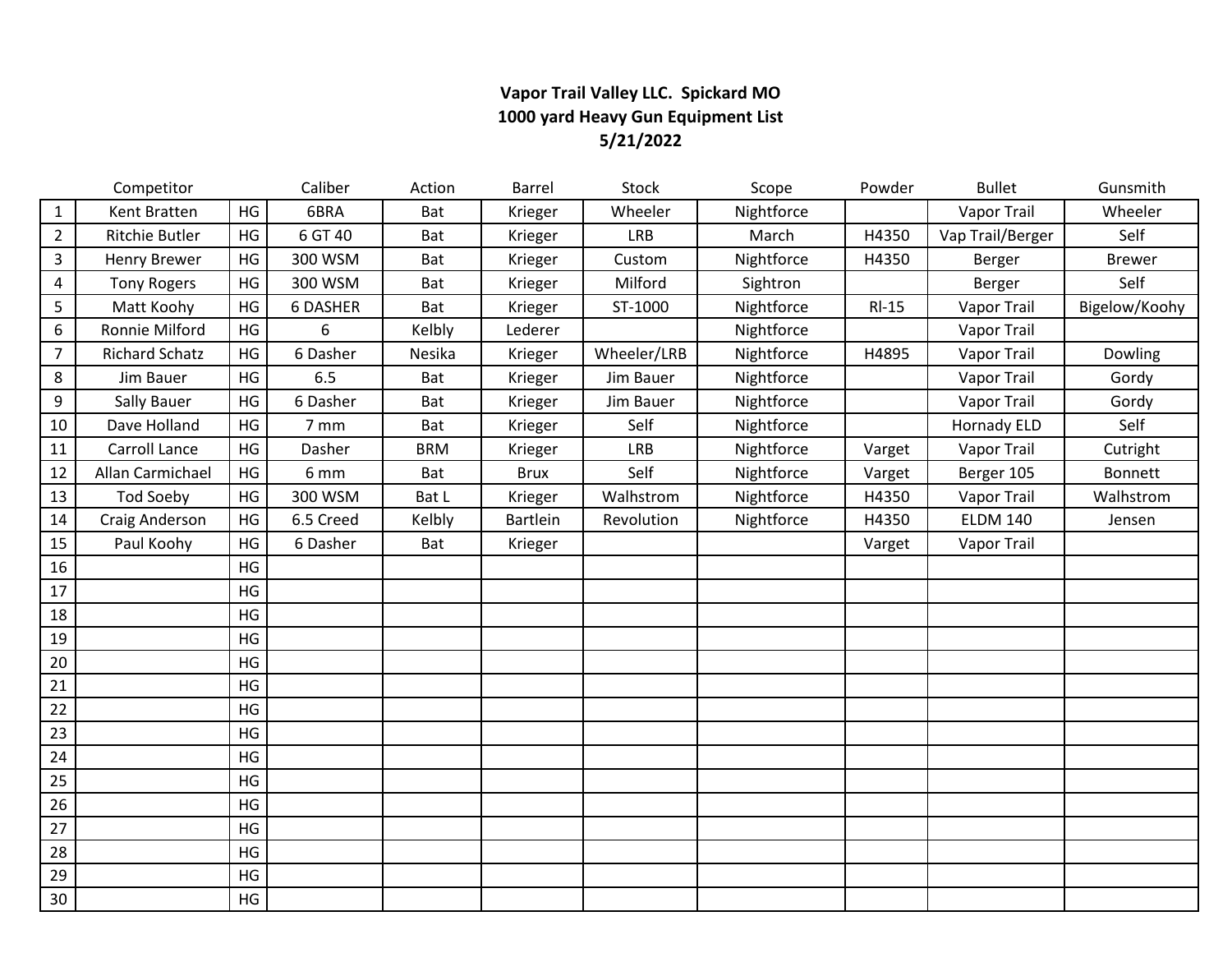| Competitor            |        | <b>IBS SOY POINTS</b> |        |        |       |       | LG Total IBS SOY POINTS |        |        |        |        |      |             |                | HG Total  IBS PT TOTAL |
|-----------------------|--------|-----------------------|--------|--------|-------|-------|-------------------------|--------|--------|--------|--------|------|-------------|----------------|------------------------|
|                       | $T1-S$ | $T1-G$                | $T2-S$ | $T2-G$ | AGG-S | AGG-G |                         | $T1-S$ | $T1-G$ | $T2-S$ | $T2-G$ |      | AGG-S AGG-G |                |                        |
| <b>Ronnie Milford</b> |        |                       |        |        |       | 0.24  | 0.24                    |        |        |        |        |      | 0.24        | 0.24           | 0.48                   |
| Dave Holland          |        |                       |        | 0.225  |       |       | 0.225                   |        |        |        |        |      |             | 0              | 0.225                  |
|                       |        |                       |        |        |       |       | 0                       |        |        |        |        |      |             | 0              |                        |
|                       |        |                       |        |        |       |       | $\overline{0}$          |        |        |        |        |      |             | $\overline{0}$ |                        |
| <b>Henry Brewer</b>   |        |                       |        |        | 0.48  |       | 0.48                    |        | 0.225  |        | 0.225  |      | 0.48        | 0.93           | 1.41                   |
|                       |        |                       |        |        |       |       | 0                       |        |        |        |        |      |             | $\Omega$       |                        |
| <b>Carroll Lance</b>  |        |                       |        |        |       |       | 0                       |        |        | 0.225  |        | 0.48 |             | 0.705          | 0.705                  |
| <b>Tod Soeby</b>      |        |                       |        |        |       |       | 0                       |        |        |        |        |      |             | 0              | 0                      |
|                       |        |                       |        |        |       |       | 0                       |        |        |        |        |      |             | 0              | ∩                      |
| <b>Kent Bratten</b>   | 0.225  |                       |        |        |       |       | 0.225                   |        |        |        |        |      |             | 0              | 0.225                  |
| <b>Sally Bauer</b>    |        |                       |        |        |       |       | 0                       |        |        |        |        |      |             | $\Omega$       |                        |
| Matt Koohy            |        | 0.225                 | 0.225  |        |       | 0.48  | 0.93                    | 0.225  |        |        |        |      |             | 0.225          | 1.155                  |
|                       |        |                       |        |        |       |       | 0                       |        |        |        |        |      |             | 0              |                        |
|                       |        |                       |        |        |       |       | 0                       |        |        |        |        |      |             | 0              |                        |
| <b>Vince Donze</b>    |        |                       |        |        |       |       | 0                       |        |        |        |        |      |             | 0              |                        |
|                       |        |                       |        |        |       |       | 0                       |        |        |        |        |      |             | 0              |                        |
| <b>Richard Schatz</b> |        |                       |        |        |       |       | 0                       |        |        |        |        |      |             | 0              |                        |
| Jim Bauer             |        |                       |        |        |       |       | 0                       | 0.175  |        |        |        | 0.24 |             | 0.415          | 0.415                  |
|                       |        |                       |        |        |       |       | 0                       |        |        |        |        |      |             | 0              |                        |
| <b>Ritchie Butler</b> |        |                       |        |        |       |       | 0                       |        |        | 0.175  |        |      |             | 0.175          | 0.175                  |
|                       |        |                       |        |        |       |       | $\overline{0}$          |        |        |        |        |      |             | 0              |                        |
|                       |        |                       |        |        |       |       | $\overline{0}$          |        |        |        |        |      |             | 0              | $\Omega$               |
| <b>Craig Anderson</b> |        | 0.175                 |        |        |       |       | 0.175                   |        |        |        |        |      |             | $\overline{0}$ | 0.175                  |
|                       |        |                       |        |        |       |       | 0                       |        |        |        |        |      |             | $\mathbf 0$    | 0                      |
|                       |        |                       |        |        |       |       | 0                       |        |        |        |        |      |             | $\overline{0}$ | $\Omega$               |
| Paul Koohy            |        |                       | 0.175  |        |       |       | 0.175                   |        | 0.175  |        |        |      |             | 0.175          | 0.35                   |
| Allan Carmichael      |        |                       |        |        |       |       | 0                       |        |        |        |        |      |             | $\Omega$       |                        |
| <b>Tony Rogers</b>    | 0.175  |                       |        | 0.175  | 0.24  |       | 0.59                    |        |        |        | 0.175  |      |             | 0.175          | 0.765                  |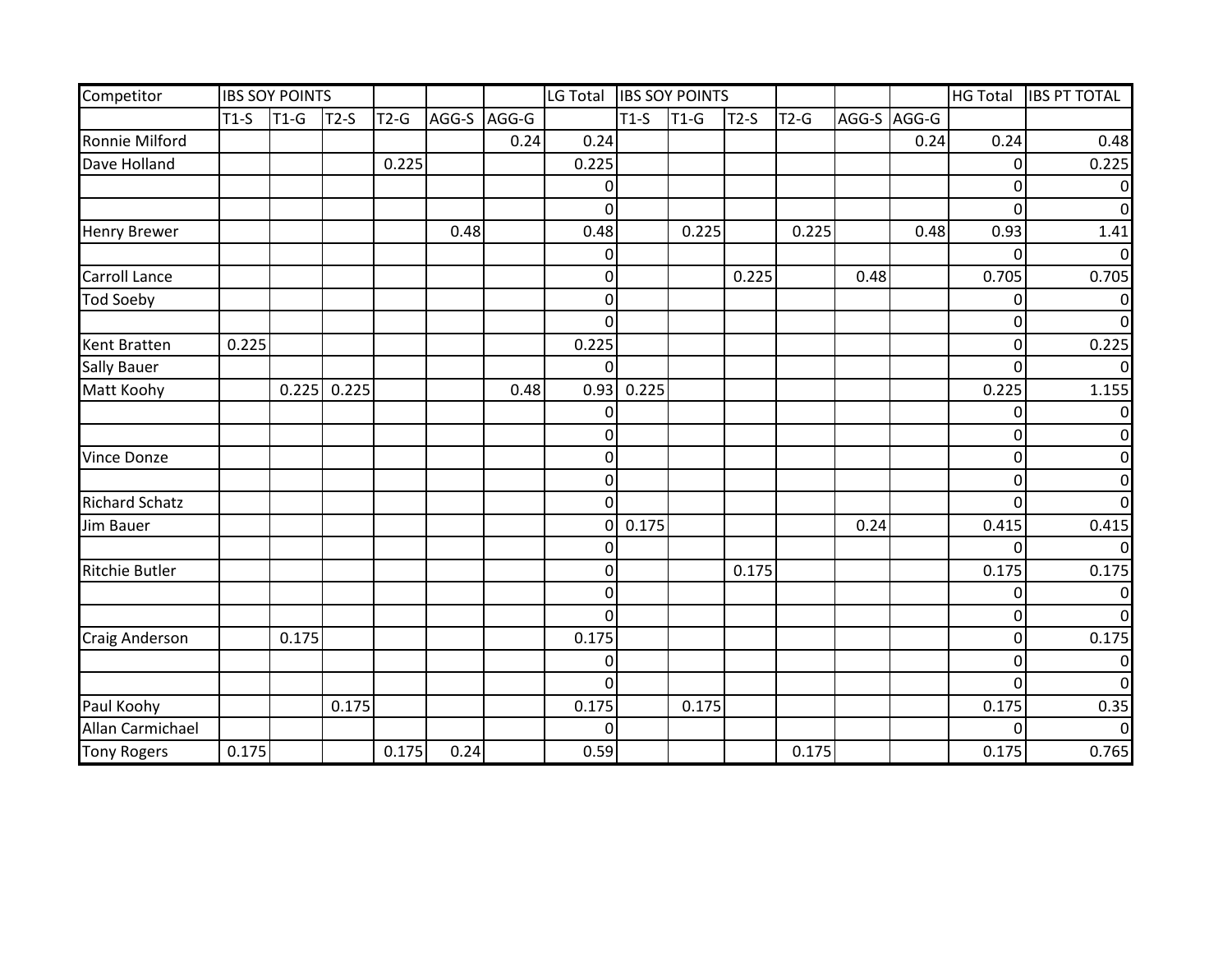# **IBS 1000 YARD MATCH # 4 Vapor Trail Valley LLC. Spickard MO**

**5/21/2022**

# **Two Gun Overall Results**

|     | Two gun group agg     |       |      |                       |    |      |         |     |
|-----|-----------------------|-------|------|-----------------------|----|------|---------|-----|
| 1st | Ronnie Milford        | 7.389 | 1ST  | <b>Richard Schatz</b> | 13 | 13TH | #N/A    | ### |
| 2nd | <b>Tony Rogers</b>    | 7.493 | 2ND  | Ronnie Milford        | 16 | 14TH | #N/A    | ### |
| 3rd | Tod Soeby             | 8.575 | 3RD  | <b>Tod Soeby</b>      | 22 | 15TH | # $N/A$ | ### |
| 4th | Henry Brewer          | 8.625 | 4TH  | Dave Holland          | 26 | 16th | #N/A    | ### |
| 5th | Sally Bauer           | 8.974 | 5TH  | Carroll Lance         | 27 | 17th | #N/A    | ### |
|     |                       |       | 6TH  | Henry Brewer          | 28 | 18th | #N/A    | ### |
|     | Two gun score agg     |       | 7TH  | Jim Bauer             | 28 | 19th | #N/A    | ### |
| 1st | <b>Richard Schatz</b> | 134   | 8TH  | <b>Tony Rogers</b>    | 30 | 20th | # $N/A$ | ### |
| 2nd | Tod Soeby             | 131.5 | 9TH  | Sally Bauer           | 38 | 21st | #N/A    | ### |
| 3rd | Ronnie Milford        | 130.5 | 10TH | Allan Carmichael      | 43 | 22nd | # $N/A$ | ### |
| 4th | Jim Bauer             | 129.5 | 11th | Paul Koohy            | 43 | 23rd | #N/A    | ### |
| 5th | Dave Holland          | 128   | 12th | Craig Anderson        | 44 | 24th | #N/A    | ### |

**5th** Dave Holland | 128 | 12th | Craig Anderson | 44 | 24th | #N/A | ###

|     | Competitor            | <b>IBS</b> | ROOKIE,<br>FEMALE,<br><b>JUNIOR</b> | LG<br><b>GROUP</b> | HG<br><b>GROUP</b> | 2 gun<br>Group<br>AGG | 2 gun<br>Group<br><b>RANK</b> | LG<br>score | ΗG<br>score | Score<br>AGG | 2 gun<br><b>Score</b><br><b>RANK</b> | Total X-<br>count<br>LG+HG | LG<br>group<br>rank | LG<br>score<br>rank | HG<br>group<br>rank | HG<br>score<br>rank | overall<br>points | 2 gun<br>overall |       |
|-----|-----------------------|------------|-------------------------------------|--------------------|--------------------|-----------------------|-------------------------------|-------------|-------------|--------------|--------------------------------------|----------------------------|---------------------|---------------------|---------------------|---------------------|-------------------|------------------|-------|
| 101 | Ronnie Milford        | Y          |                                     | 6.611              | 8.167              | 7.389                 | 1                             | 45.5        | 85          | 130.5        | 3                                    | 1                          | $\overline{4}$      | 7                   | $\overline{2}$      | $\overline{3}$      | 16                | $\overline{2}$   |       |
| 102 | Dave Holland          | Y          |                                     | 8.795              | 9.752              | 9.273                 | 6                             | 46.5        | 81.5        | 128          | 5                                    |                            | 10                  | $\overline{4}$      | 5                   | $\overline{7}$      | 26                | $\overline{4}$   |       |
| 103 |                       | N          |                                     |                    |                    | <b>DQ</b>             | DO                            |             |             | <b>DQ</b>    | <b>DO</b>                            |                            |                     |                     |                     |                     | <b>DQ</b>         | <b>DQ</b>        |       |
| 104 |                       | N          |                                     |                    |                    | <b>DQ</b>             | DO                            |             |             | <b>DQ</b>    | <b>DQ</b>                            |                            |                     |                     |                     |                     | <b>DQ</b>         | DO               |       |
| 105 | <b>Henry Brewer</b>   | Y          |                                     | 7.862              | 9.388              | 8.625                 | 4                             | 45          | 79          | 124          | $\overline{7}$                       | $\overline{2}$             | 7                   | 9                   | $\overline{4}$      | 8                   | 28                | 6                |       |
| 106 |                       | N          |                                     |                    |                    | <b>DQ</b>             | <b>DQ</b>                     |             |             | DQ           | <b>DQ</b>                            |                            |                     |                     |                     |                     | <b>DQ</b>         | DQ               |       |
| 107 | <b>Carroll Lance</b>  | Y          |                                     | 7.626              | 11.051             | 9.339                 | $\overline{7}$                | 46          | 79          | 125          | 6                                    | 1                          | 6                   | 5 <sub>5</sub>      | $\overline{7}$      | 9                   | 27                | $\overline{5}$   | #1    |
| 108 | <b>Tod Soeby</b>      | Y          |                                     | 8.073              | 9.078              | 8.575                 | 3                             | 45.5        | 86          | 131.5        | $\overline{2}$                       | 3                          | 9                   | 8                   | $\overline{3}$      | $\overline{2}$      | 22                | $\overline{3}$   | RELAY |
| 109 |                       | N          |                                     |                    |                    | DQ                    | <b>DQ</b>                     |             |             | <b>DQ</b>    | <b>DQ</b>                            |                            |                     |                     |                     |                     | <b>DQ</b>         | <b>DQ</b>        |       |
| 110 | <b>Kent Bratten</b>   | Y          |                                     | 6.350              | DO                 | <b>DQ</b>             | DO                            | 45.5        | <b>DQ</b>   | <b>DQ</b>    | <b>DO</b>                            | $\mathbf{1}$               | $\overline{3}$      | 6                   | DO                  | DO                  | <b>DQ</b>         | <b>DQ</b>        |       |
| 111 | <b>Sally Bauer</b>    | Y          | F.                                  | 7.994              | 9.954              | 8.974                 | 5                             | 42          | 53.5        | 95.5         | 12                                   |                            | 8                   | 12                  | 6                   | 12                  | 38                | 9                |       |
| 112 | Matt Koohy            | Y          |                                     | 6.020              | <b>DQ</b>          | DQ                    | <b>DQ</b>                     | 47.5        | DQ          | <b>DQ</b>    | <b>DQ</b>                            | 1                          | $\overline{2}$      | $\overline{2}$      | <b>DQ</b>           | <b>DQ</b>           | <b>DQ</b>         | <b>DQ</b>        |       |
| 113 |                       | N          |                                     |                    |                    | DQ                    | <b>DQ</b>                     |             |             | <b>DQ</b>    | <b>DQ</b>                            |                            |                     |                     |                     |                     | <b>DQ</b>         | <b>DQ</b>        |       |
| 114 |                       | N          |                                     |                    |                    | DO                    | DO                            |             |             | DO           | DO                                   |                            |                     |                     |                     |                     | <b>DQ</b>         | DO               |       |
| 201 | Vince Donze           | Y          |                                     | <b>DQ</b>          | <b>DQ</b>          | <b>DQ</b>             | <b>DQ</b>                     | <b>DQ</b>   | <b>DQ</b>   | <b>DQ</b>    | <b>DQ</b>                            |                            | <b>DQ</b>           | <b>DQ</b>           | <b>DQ</b>           | <b>DQ</b>           | <b>DQ</b>         | <b>DQ</b>        |       |
| 202 |                       | N          |                                     |                    |                    | <b>DQ</b>             | <b>DQ</b>                     |             |             | <b>DQ</b>    | <b>DQ</b>                            |                            |                     |                     |                     |                     | <b>DQ</b>         | <b>DQ</b>        |       |
| 203 | <b>Richard Schatz</b> | Y          |                                     | 5.900              | 14.199             | 10.049                | 8                             | 47.5        | 86.5        | 134          | $\mathbf{1}$                         | 3                          | $\mathbf{1}$        | $\mathbf{1}$        | 10                  | $\mathbf{1}$        | 13                | $\overline{1}$   |       |
| 204 | Jim Bauer             | Y          |                                     | 9.763              | 12.967             | 11.365                | 9                             | 47          | 82.5        | 129.5        | $\overline{4}$                       | $\mathbf{1}$               | 11                  | 3                   | 8                   | 6                   | 28                | $\overline{7}$   |       |
| 205 |                       | N          |                                     |                    |                    | <b>DQ</b>             | <b>DQ</b>                     |             |             | <b>DQ</b>    | <b>DQ</b>                            |                            |                     |                     |                     |                     | <b>DQ</b>         | <b>DQ</b>        |       |
| 206 | <b>Ritchie Butler</b> | Y          | R                                   | 11.255             | DO                 | <b>DQ</b>             | <b>DQ</b>                     | 44          | <b>DQ</b>   | <b>DQ</b>    | <b>DQ</b>                            | $\overline{2}$             | 15                  | 10                  | <b>DQ</b>           | DO                  | <b>DQ</b>         | <b>DQ</b>        |       |
| 207 |                       | N          |                                     |                    |                    | DQ                    | <b>DQ</b>                     |             |             | <b>DQ</b>    | <b>DQ</b>                            |                            |                     |                     |                     |                     | <b>DQ</b>         | <b>DQ</b>        | #2    |
| 208 |                       | N          |                                     |                    |                    | <b>DQ</b>             | <b>DQ</b>                     |             |             | <b>DQ</b>    | DQ                                   |                            |                     |                     |                     |                     | <b>DQ</b>         | <b>DQ</b>        |       |
| 209 | Craig Anderson        | Y          |                                     | 10.064             | 16.352             | 13.208                | 12                            | 31          | 83.5        | 114.5        | 11                                   | 3                          | 12                  | 15                  | 12                  | 5                   | 44                | 12               | RELAY |
| 210 |                       | N          |                                     |                    |                    | <b>DQ</b>             | <b>DQ</b>                     |             |             | <b>DQ</b>    | <b>DQ</b>                            |                            |                     |                     |                     |                     | <b>DQ</b>         | <b>DQ</b>        |       |
| 211 |                       | N          |                                     |                    |                    | DO                    | <b>DQ</b>                     |             |             | <b>DQ</b>    | <b>DQ</b>                            |                            |                     |                     |                     |                     | DO                | <b>DQ</b>        |       |
| 212 | Paul Koohy            | Y          |                                     | 10.307             | 15.039             | 12.673                | 11                            | 36.5        | 83.5        | 120          | 8                                    | 3                          | 14                  | 14                  | 11                  | $\overline{4}$      | 43                | 11               |       |
| 213 | Allan Carmichael      | Y          |                                     | 10.225             | 13.052             | 11.638                | 10                            | 42.5        | 76.5        | 119          | 9                                    |                            | 13                  | 11                  | 9                   | 10                  | 43                | 10               |       |
| 214 | <b>Tony Rogers</b>    | Y          |                                     | 7.438              | 7.548              | 7.493                 | 2                             | 40          | 76          | 116          | 10                                   | $\mathbf{1}$               | 5                   | 13                  | 1                   | 11                  | 30                | 8                |       |
| 301 |                       | N          |                                     |                    |                    | <b>DQ</b>             | DO                            |             |             | DO           | <b>DQ</b>                            |                            |                     |                     |                     |                     | DO                | DO               |       |
| 302 |                       | N          |                                     |                    |                    | DQ                    | <b>DQ</b>                     |             |             | <b>DQ</b>    | <b>DQ</b>                            |                            |                     |                     |                     |                     | <b>DQ</b>         | <b>DQ</b>        |       |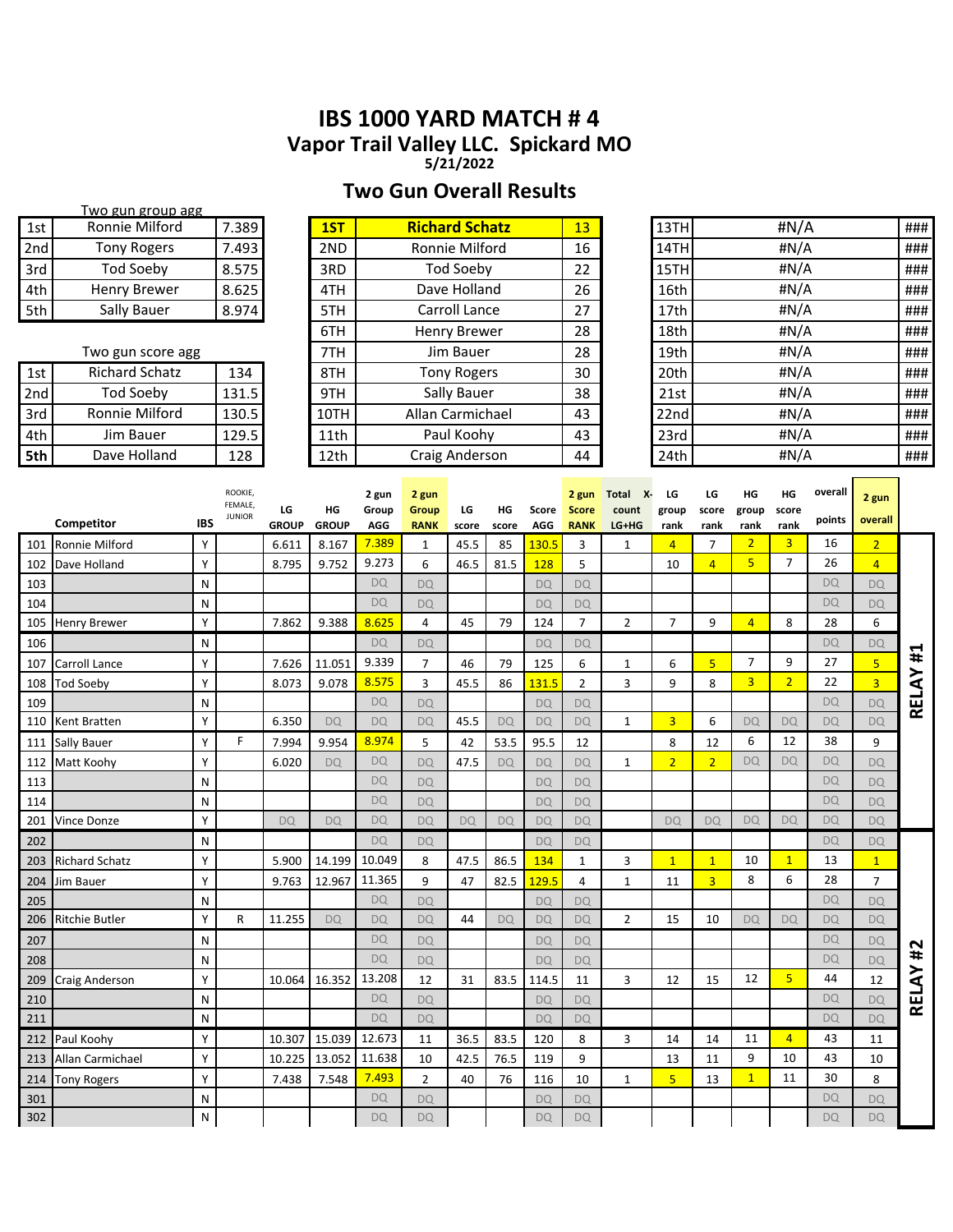### **IBS 1000 YARD MATCH # 4 5/21/2022 Vapor Trail Valley LLC. Spickard MO**

#### **LIGHT GUN RESULTS**

|                       |       |                                                                 |                 | <b>LIGHT GUN GROUP AGG</b> |
|-----------------------|-------|-----------------------------------------------------------------|-----------------|----------------------------|
| <b>Matt Koohy</b>     | 47.50 | $\mathbf{1}$                                                    | 1ST             | <b>Richard Schatz</b>      |
|                       |       | x                                                               | 2 <sub>nd</sub> | Matt Koohy                 |
| <b>Richard Schatz</b> | 47.50 | $\mathbf{1}$                                                    | 3rd             | Kent Bratten               |
| Matt Koohy            | 47.50 | 1                                                               | 4th             | Ronnie Milford             |
| Jim Bauer             | 47.00 | $\mathbf{1}$                                                    | 5th             | <b>Tony Rogers</b>         |
| Dave Holland          | 46.50 | $\Omega$                                                        | 6th             | Carroll Lance              |
| Carroll Lance         | 46.00 | $\mathbf{1}$                                                    | 7th             | <b>Henry Brewer</b>        |
| Kent Bratten          | 45.50 | $\mathbf{1}$                                                    | 8th             | Sally Bauer                |
| Ronnie Milford        | 45.50 | $\mathbf{1}$                                                    | 9th             | Tod Soeby                  |
| <b>Tod Soeby</b>      | 45.50 | $\overline{2}$                                                  | 10th            | Dave Holland               |
|                       |       | LIGHT GUN SCORE AGG POINTS WINNER<br><b>LIGHT GUN SCORE AGG</b> |                 |                            |

|      | LIGHT GUN BEST SINGLE TARGET SCORE |       |       | v |
|------|------------------------------------|-------|-------|---|
| 11ST | <b>Tod Soebv</b>                   | 49.00 | 4.956 |   |
| 2ND  | <b>Ritchie Butler</b>              | 49.00 | 5.150 |   |
|      | <b>Richard Schatz</b>              | 49.NO | 6.499 |   |

|     | LIGHT GUN SCORE AGG POINTS WINNER |       |  |                 | <b>LIGHT GUN GROUP AGG</b> |       |      | <b>LIGHT GUN OVERALL</b> |    | # of LG IBS        |  |
|-----|-----------------------------------|-------|--|-----------------|----------------------------|-------|------|--------------------------|----|--------------------|--|
| 1ST | <b>Matt Koohv</b>                 | 47.50 |  | 1ST             | <b>Richard Schatz</b>      | 5.900 | 1ST  | <b>Richard Schatz</b>    |    | shooters this      |  |
|     | <b>LIGHT GUN SCORE AGG</b>        |       |  | 2 <sub>nd</sub> | Matt Koohy                 | 6.020 | 2ND  | Matt Koohy               |    | match              |  |
| 1ST | <b>Richard Schatz</b>             | 47.50 |  | 3rd             | Kent Bratten               | 6.350 | 3RD  | Kent Bratten             |    | relay 1            |  |
| 2ND | Matt Koohy                        | 47.50 |  | 4th             | Ronnie Milford             | 6.611 | 4TH  | Ronnie Milford           |    | relay 2            |  |
| 3RD | Jim Bauer                         | 47.00 |  | 5th             | <b>Tony Rogers</b>         | 7.438 | 5TH  | Carroll Lance            |    | relay 3            |  |
| 4TH | Dave Holland                      | 46.50 |  | 6th             | Carroll Lance              | 7.626 | 6TH  | Dave Holland             | 14 | relay 4            |  |
| 5TH | Carroll Lance                     | 46.00 |  | 7th             | Henry Brewer               | 7.862 | 7TH  | Jim Bauer                | 14 | relay 5            |  |
| 6TH | Kent Bratten                      | 45.50 |  | 8th             | Sally Bauer                | 7.994 | 8TH  | Henry Brewer             | 16 | relay 6            |  |
| 7TH | Ronnie Milford                    | 45.50 |  | 9th             | <b>Tod Soeby</b>           | 8.073 | 9TH  | Tod Soeby                | 17 | relav <sub>7</sub> |  |
| 8TH | Tod Soeby                         | 45.50 |  | 10th            | Dave Holland               | 8.795 | 10TH | <b>Tony Rogers</b>       | 18 | relay 8            |  |
|     |                                   |       |  |                 |                            |       |      |                          |    |                    |  |

|     | LIGHT GUN BEST SINGLE TARGET SCORE |       |       |  |  |           | LIGHT GUN BEST SINGLE TARGET GROUP |    |       |  | 12th | Allan Carmichael      | $\mathcal{L}$<br>24 | relav 10 |    |
|-----|------------------------------------|-------|-------|--|--|-----------|------------------------------------|----|-------|--|------|-----------------------|---------------------|----------|----|
| 1ST | Tod Soeby                          | 9.00  | 4.956 |  |  | 1CT<br>⊥⊃ | Tony Rogers                        | 36 | 4.639 |  | 13th | <b>Ritchie Butler</b> | <u>_</u>            |          |    |
| 2ND | <b>Ritchie Butler</b>              | 49.00 | 150.د |  |  | 2nd       | Matt Koohv                         | 48 | 4.714 |  | 14th | Craig Anderson        | $\sim$ $-$          |          |    |
| 3RD | <b>Richard Schatz</b>              | 49.00 | 0.499 |  |  | 3rd       | Tod Soeby                          | 49 | 4.956 |  | 15th | l Koohy<br>Pau        |                     | total LG | 16 |

|      | <b>LIGHT GUN OVERALL</b> |                | # of LG IBS   |    |
|------|--------------------------|----------------|---------------|----|
| 1ST  | <b>Richard Schatz</b>    | $\overline{2}$ | shooters this |    |
| 2ND  | Matt Koohy               | 4              | match         |    |
| 3RD  | Kent Bratten             | 9              | relay 1       | 9  |
| 4TH  | Ronnie Milford           | 11             | relay 2       | 7  |
| 5TH  | Carroll Lance            | 11             | relay 3       |    |
| 6TH  | Dave Holland             | 14             | relay 4       |    |
| 7TH  | Jim Bauer                | 14             | relay 5       |    |
| 8TH  | Henry Brewer             | 16             | relay 6       |    |
| 9TH  | <b>Tod Soeby</b>         | 17             | relay 7       |    |
| 10TH | <b>Tony Rogers</b>       | 18             | relay 8       |    |
| 11th | Sally Bauer              | 20             | relay 9       |    |
| 12th | Allan Carmichael         | 24             | relay 10      |    |
| 13th | <b>Ritchie Butler</b>    | 25             |               |    |
| 14th | Craig Anderson           | 27             |               |    |
| 15th | Paul Koohv               | 28             | total LG      | 16 |

| shooters this      |    |
|--------------------|----|
| match              |    |
| relay 1            | 9  |
| relay 2            | 7  |
| relay 3            |    |
| relay 4            |    |
| relay 5            |    |
| relay <sub>6</sub> |    |
| relay 7            |    |
| relay 8            |    |
| relay 9            |    |
| relay 10           |    |
|                    |    |
|                    |    |
| total LG           | 16 |
|                    |    |

**# of LG IBS** 

|                   |                       |            | <b>RELAY</b> | ROOKIE,                  |       |   | <b>TARGET 1</b> |                |                |       |   | <b>TARGET 2</b> |                |                | <b>SCORE</b> | <b>SCORE</b>   | X            | <b>GROUP</b> | <b>GROUP</b>   | <b>(GROUP</b>  | <b>OVERALL</b> |        |        |        | <b>IBS SOY POINTS</b> |       |                   | Light        |
|-------------------|-----------------------|------------|--------------|--------------------------|-------|---|-----------------|----------------|----------------|-------|---|-----------------|----------------|----------------|--------------|----------------|--------------|--------------|----------------|----------------|----------------|--------|--------|--------|-----------------------|-------|-------------------|--------------|
|                   | Competitor            | <b>IBS</b> | <b>BENCH</b> | FEMALE.<br><b>JUNIOR</b> | Score | X | Group           | <b>S RANK</b>  | <b>G RANK</b>  | Score | X | Group           | S RANK         | <b>G RANK</b>  | AGG          | <b>RANK</b>    | <b>TOTAL</b> | AGG          | <b>RANK</b>    | SCORE)         | <b>PLACE</b>   | $T1-S$ | $T1-G$ | $T2-S$ | $T2-G$                | AGG-S | AGG-G             | Gun<br>Total |
|                   | Ronnie Milford        | Y          | 101          |                          | 43    |   | 6.129           | 6              | 4              | 48    |   | 7.092           | $\mathbf{1}$   | 2              | 46           | $\overline{7}$ | 1            | 6.611        | $\overline{4}$ | 11             | $\overline{4}$ |        |        | 0.225  |                       |       |                   | 0.225        |
|                   | Dave Holland          | Y          | 102          |                          | 46    |   | 8.012           | 3              | $\overline{7}$ | 47    |   | 9.577           | 5              | 7              | 47           | $\overline{4}$ |              | 8.795        | 10             | 14             | 6              |        |        |        |                       |       |                   |              |
|                   |                       | N          | 103          |                          |       |   |                 | <b>DQ</b>      | <b>DO</b>      |       |   |                 | <b>DQ</b>      | DO             | <b>DO</b>    | <b>DQ</b>      |              | DQ           | <b>DO</b>      | <b>DQ</b>      | <b>DQ</b>      |        |        |        |                       |       |                   |              |
|                   |                       | N          | 104          |                          |       |   |                 | <b>DQ</b>      | <b>DQ</b>      |       |   |                 | DQ             | DO             | <b>DO</b>    | DQ             |              | <b>DQ</b>    | <b>DO</b>      | <b>DQ</b>      | <b>DO</b>      |        |        |        |                       |       |                   |              |
|                   | <b>Henry Brewer</b>   | Y          | 105          |                          | 42    |   | 8.394           | 8              | 8              | 48    |   | 7.330           | $\overline{2}$ | 4              | 45           | 9              | -1           | 7.862        | $\overline{7}$ | 16             | 8              |        |        |        |                       |       |                   |              |
| ⊣                 |                       | N          | 106          |                          |       |   |                 | <b>DQ</b>      | <b>DQ</b>      |       |   |                 | <b>DQ</b>      | <b>DQ</b>      | <b>DQ</b>    | <b>DQ</b>      |              | <b>DQ</b>    | <b>DQ</b>      | <b>DQ</b>      | <b>DQ</b>      |        |        |        |                       |       |                   |              |
| ≻                 | Carroll Lance         | Y          | 107          |                          | 45    |   | 6.640           | 5              | 5              | 47    |   | 8.612           | 3              | 6              | 46           | 5              | 1            | 7.626        | 6              | 11             | 5              |        |        |        |                       |       |                   |              |
| <b>RELA</b>       | <b>Tod Soeby</b>      | Y          | 108          |                          | 49    |   | 4.956           | $\mathbf{1}$   | $\overline{2}$ | 42    |   | 11.189          | $\overline{7}$ | 8              | 46           | 8              | 2            | 8.073        | 9              | 17             | $\overline{9}$ | 0.225  |        |        |                       |       |                   | 0.225        |
|                   |                       | N          | 109          |                          |       |   |                 | <b>DQ</b>      | <b>DO</b>      |       |   |                 | <b>DQ</b>      | <b>DO</b>      | <b>DQ</b>    | <b>DQ</b>      |              | <b>DQ</b>    | <b>DQ</b>      | <b>DQ</b>      | <b>DQ</b>      |        |        |        |                       |       |                   |              |
|                   | Kent Bratten          | Y          | 110          |                          | 45    |   | 5.672           | 4              | 3              | 46    |   | 7.027           | 6              | $\mathbf{1}$   | 46           | 6              | 1            | 6.350        | $\overline{3}$ | 9              | $\overline{3}$ |        |        |        | 0.225                 |       |                   | 0.225        |
|                   | Sally Bauer           | Y          | 111          | F.                       | 42    |   | 7.775           | $\overline{7}$ | 6              | 42    |   | 8.212           | 8              | 5              | 42           | 12             |              | 7.994        | 8              | 20             | 11             |        |        |        |                       |       |                   |              |
|                   | Matt Koohy            |            | 112          |                          | 48    |   | 4.714           | $\overline{2}$ | $\mathbf{1}$   | 47    |   | 7.325           | $\Delta$       | $\overline{3}$ | 48           | $\overline{2}$ | 1            | 6.020        | $\overline{2}$ | 4              | 2 <sup>1</sup> |        | 0.225  |        |                       |       | 0.480 0.240 0.945 |              |
|                   |                       | N          | 113          |                          |       |   |                 | <b>DQ</b>      | DQ             |       |   |                 | DQ             | DO             | <b>DQ</b>    | <b>DQ</b>      |              | <b>DQ</b>    | DO.            | <b>DQ</b>      | <b>DQ</b>      |        |        |        |                       |       |                   |              |
|                   |                       | N          | 114          |                          |       |   |                 | <b>DQ</b>      | <b>DO</b>      |       |   |                 | <b>DQ</b>      | <b>DO</b>      | <b>DQ</b>    | <b>DQ</b>      |              | <b>DQ</b>    | <b>DO</b>      | <b>DQ</b>      | <b>DO</b>      |        |        |        |                       |       |                   |              |
|                   | Vince Donze           |            | 201          |                          | dq    |   | dq              | <b>DQ</b>      | <b>DQ</b>      | 34    |   | 16.249          | 9              | 9              | <b>DQ</b>    | <b>DQ</b>      |              | <b>DQ</b>    | <b>DQ</b>      | <b>DQ</b>      | <b>DQ</b>      |        |        |        |                       |       |                   |              |
|                   |                       | N          | 202          |                          |       |   |                 | <b>DQ</b>      | <b>DQ</b>      |       |   |                 | <b>DQ</b>      | <b>DO</b>      | <b>DQ</b>    | <b>DQ</b>      |              | <b>DQ</b>    | <b>DQ</b>      | <b>DQ</b>      | <b>DQ</b>      |        |        |        |                       |       |                   |              |
|                   | <b>Richard Schatz</b> | Y          | 203          |                          | 46    |   | 5.300           | $\overline{3}$ | 3              | 49    |   | 6.499           | $\mathbf{1}$   | $\mathbf{1}$   | 48           | $\mathbf{1}$   | 1            | 5.900        | $\mathbf{1}$   | $\overline{2}$ | $\overline{1}$ |        |        |        | 0.175                 |       | 0.480             | 0.655        |
|                   | Jim Bauer             |            | 204          |                          | 46    |   | 10.602          | $\overline{2}$ | $\overline{7}$ | 48    |   | 8.923           | $\overline{2}$ | $\overline{2}$ | 47           | $\overline{3}$ |              | 9.763        | 11             | 14             | $\overline{7}$ |        |        | 0.175  |                       | 0.240 |                   | 0.415        |
|                   |                       | N          | 205          |                          |       |   |                 | <b>DQ</b>      | DQ             |       |   |                 | DQ             | <b>DQ</b>      | <b>DQ</b>    | DQ             |              | DQ           | <b>DQ</b>      | <b>DQ</b>      | <b>DQ</b>      |        |        |        |                       |       |                   |              |
|                   | <b>Ritchie Butler</b> | Y          | 206          | R                        | 49    |   | 5.150           | $\mathbf{1}$   | $\overline{2}$ | 39    |   | 17.360          | 5              | $\overline{7}$ | 44           | 10             |              | 11.255       | 15             | 25             | 13             | 0.175  |        |        |                       |       |                   | 0.175        |
| $\mathbf{\Omega}$ |                       | N          | 207          |                          |       |   |                 | <b>DQ</b>      | <b>DO</b>      |       |   |                 | <b>DQ</b>      | <b>DO</b>      | <b>DO</b>    | <b>DQ</b>      |              | <b>DQ</b>    | <b>DO</b>      | <b>DQ</b>      | <b>DQ</b>      |        |        |        |                       |       |                   |              |
| $\lambda$         |                       | N          | 208          |                          |       |   |                 | <b>DQ</b>      | DQ             |       |   |                 | DQ             | DO             | <b>DO</b>    | <b>DQ</b>      |              | DQ           | <b>DO</b>      | <b>DQ</b>      | <b>DQ</b>      |        |        |        |                       |       |                   |              |
|                   | Craig Anderson        | Y          | 209          |                          | 44    |   | 7.464           | 5              | 4              | 18    |   | 12.664          | $\overline{7}$ | 6              | 31           | 15             |              | 10.064       | 12             | 27             | 14             |        |        |        |                       |       |                   |              |
| <b>REL</b>        |                       | N          | 210          |                          |       |   |                 | <b>DQ</b>      | <b>DQ</b>      |       |   |                 | DQ             | <b>DO</b>      | <b>DQ</b>    | <b>DQ</b>      |              | <b>DQ</b>    | <b>DQ</b>      | <b>DQ</b>      | <b>DQ</b>      |        |        |        |                       |       |                   |              |
|                   |                       | N          | 211          |                          |       |   |                 | <b>DQ</b>      | DQ             |       |   |                 | <b>DQ</b>      | <b>DQ</b>      | <b>DQ</b>    | <b>DQ</b>      |              | <b>DQ</b>    | <b>DQ</b>      | <b>DQ</b>      | <b>DQ</b>      |        |        |        |                       |       |                   |              |
|                   | Paul Koohy            | Y          | 212          |                          | 38    |   | 8.741           | 6              | 5              | 35    |   | 11.872          | 6              | 5              | 37           | 14             |              | 10.307       | 14             | 28             | 15             |        |        |        |                       |       |                   |              |
|                   | Allan Carmichael      | Y          | 213          |                          | 46    |   | 9.299           | $\overline{4}$ | 6              | 39    |   | 11.150          | 4              | $\overline{4}$ | 43           | 11             |              | 10.225       | 13             | 24             | 12             |        |        |        |                       |       |                   |              |
|                   | <b>Tony Rogers</b>    | Y          | 214          |                          | 36    |   | 4.639           | $\overline{7}$ | $\mathbf{1}$   | 44    |   | 10.236          | 3              | 3              | 40           | 13             | 1            | 7.438        | 5              | 18             | 10             |        | 0.175  |        |                       |       |                   | 0.175        |
|                   |                       | N          | 301          |                          |       |   |                 | <b>DQ</b>      | <b>DQ</b>      |       |   |                 | DQ             | <b>DQ</b>      | <b>DQ</b>    | <b>DQ</b>      |              | DQ           | <b>DQ</b>      | <b>DQ</b>      | <b>DQ</b>      |        |        |        |                       |       |                   |              |
|                   |                       | N          | 302          |                          |       |   |                 | <b>DQ</b>      | <b>DQ</b>      |       |   |                 | <b>DQ</b>      | <b>DO</b>      | <b>DQ</b>    | <b>DQ</b>      |              | <b>DO</b>    | <b>DQ</b>      | <b>DQ</b>      | <b>DO</b>      |        |        |        |                       |       |                   |              |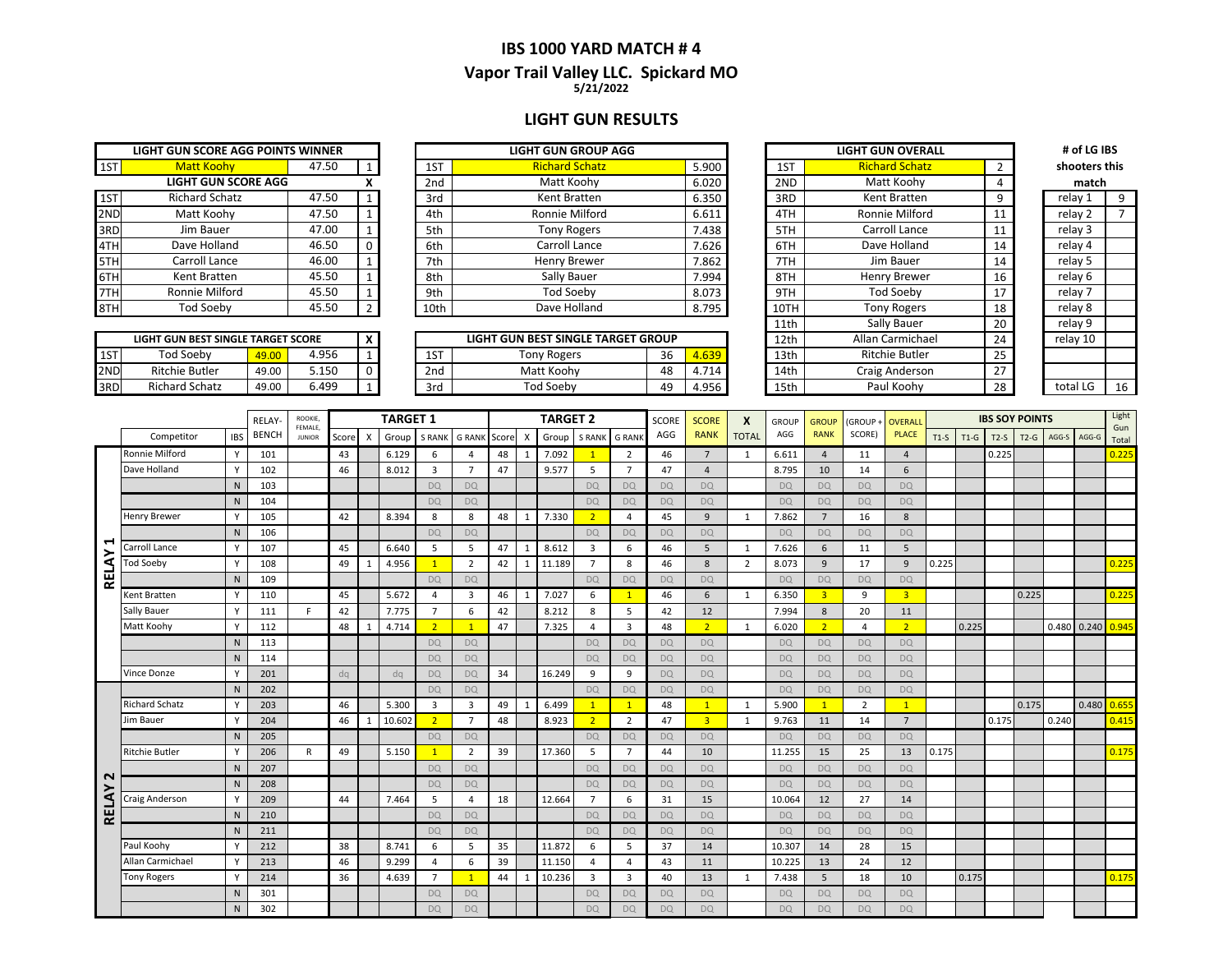### **IBS 1000 YARD MATCH # 4 Vapor Trail Valley LLC. Spickard MO 5/21/2022**

#### **HEAVY GUN RESULTS**

|     | <b>HEAVY GUN SCORE AGG POINTS WINNER</b> |       |                |
|-----|------------------------------------------|-------|----------------|
| 1ST | <b>Richard Schatz</b>                    | 86.50 | 2              |
|     | <b>HEAVY GUN SCORE AGG</b>               |       | x              |
| 1ST | <b>Richard Schatz</b>                    | 86.50 | $\overline{2}$ |
| 2ND | <b>Tod Soeby</b>                         | 86.00 | $\mathbf{1}$   |
| 3RD | Ronnie Milford                           | 85.00 | 0              |
| 4TH | Paul Koohy                               | 83.50 | 3              |
| 5TH | Craig Anderson                           | 83.50 | $\mathbf{a}$   |
| 6TH | Jim Bauer                                | 82.50 | O              |
| 7TH | Dave Holland                             | 81.50 | ŋ              |
|     | Henry Brewer                             | 79.00 | 1              |

|       | <b>HEAVY GUN BEST SINGLE TARGET SCORE</b> |       |        |  |
|-------|-------------------------------------------|-------|--------|--|
| 1ST   | <b>Ritchie Butler</b>                     | 95.00 | 5.718  |  |
| 2ND   | Craig Anderson                            | 95.00 | 12.601 |  |
| I3RD. | Paul Koohv                                | 94.00 | 9 290  |  |

|     | <b>HEAVY GUN SCORE AGG POINTS WINNER</b> |       |          |                 | <b>HEAVY GUN GROUP AGG</b> |        |      | <b>HEAVY GUN OVERALL</b> |    | # of HG IBS   |  |
|-----|------------------------------------------|-------|----------|-----------------|----------------------------|--------|------|--------------------------|----|---------------|--|
| 1ST | <b>Richard Schatz</b>                    | 86.50 |          | 1ST             | <b>Tony Rogers</b>         | 7.548  | 1ST  | <b>Ronnie Milford</b>    |    | shooters this |  |
|     | <b>HEAVY GUN SCORE AGG</b>               |       |          | 2 <sub>nd</sub> | Ronnie Milford             | 8.167  | 2ND  | <b>Tod Soeby</b>         |    | match         |  |
| 1ST | Richard Schatz                           | 86.50 |          | 3rd             | Tod Soeby                  | 9.078  | 3RD  | <b>Richard Schatz</b>    | 11 | relay 1       |  |
| 2ND | Tod Soeby                                | 86.00 |          | 4th             | Henry Brewer               | 9.388  | 4TH  | <b>Tony Rogers</b>       | 12 | relay 2       |  |
| 3RD | Ronnie Milford                           | 85.00 | $\Omega$ | 5th             | Dave Holland               | 9.752  | 5TH  | Henry Brewer             | 12 | relay 3       |  |
| 4TH | Paul Koohy                               | 83.50 |          | 6th             | Sally Bauer                | 9.954  | 6TH  | Dave Holland             | 12 | relay 4       |  |
| 5TH | Craig Anderson                           | 83.50 |          | 7th             | Carroll Lance              | 11.051 | 7TH  | Jim Bauer                | 14 | relay 5       |  |
| 6TH | Jim Bauer                                | 82.50 | $\Omega$ | 8th             | Jim Bauer                  | 12.967 | 8TH  | Paul Koohy               | 15 | relay 6       |  |
| 7TH | Dave Holland                             | 81.50 | $\Omega$ | 9th             | Allan Carmichael           | 13.052 | 9TH  | Carroll Lance            | 16 | relav 7       |  |
| 8TH | Henry Brewer                             | 79.00 |          | 10th            | <b>Richard Schatz</b>      | 14.199 | 10TH | Craig Anderson           | 17 | relay 8       |  |
|     |                                          |       |          |                 |                            |        |      |                          |    |               |  |

|     | <b>HEAVY GUN BEST SINGLE TARGET SCORE</b> |              |        |  |  |     | <b>HEAVY GUN BEST SINGLE TARGET GROUP</b> |       |       | 12th | Allan Carmichael | 10    | relav 10 |    |
|-----|-------------------------------------------|--------------|--------|--|--|-----|-------------------------------------------|-------|-------|------|------------------|-------|----------|----|
| 1ST | <b>Ritchie Butler</b>                     | <b>95.00</b> | ,718   |  |  | 1ST | Dave Holland                              | 77.00 | 5.499 | 13th | #N/A             | #N/A  |          |    |
| 2ND | : Anderson<br>Craig                       | 95.00        | 12.601 |  |  | 2nd | <b>Ritchie Butler</b>                     | 95.00 | 5.718 | 14th | #N/A             | H N/A |          |    |
| 3RD | Paul Koohy                                | 94.00        | 9.290  |  |  | 3rd | <b>Tony Rogers</b>                        | 61.L  | 6.650 | 15th | #N/A             | #N/A  | total HG | 16 |

| <b>HEAVY GUN GROUP AGG</b>          |       |        |                  | <b>HEAVY GUN OVERALL</b> |      | # of HG IBS   |    |  |  |
|-------------------------------------|-------|--------|------------------|--------------------------|------|---------------|----|--|--|
| <b>Tony Rogers</b>                  |       | 7.548  | 1ST              | <b>Ronnie Milford</b>    | 5    | shooters this |    |  |  |
| Ronnie Milford                      |       | 8.167  | 2ND              | <b>Tod Soeby</b>         | 5    | match         |    |  |  |
| Tod Soeby                           |       | 9.078  | 3RD              | <b>Richard Schatz</b>    | 11   | relay 1       | 9  |  |  |
| Henry Brewer                        |       | 9.388  | 4TH              | <b>Tony Rogers</b>       | 12   | relay 2       | 7  |  |  |
| Dave Holland                        |       | 9.752  | 5TH              | Henry Brewer             | 12   | relay 3       |    |  |  |
| Sally Bauer                         |       | 9.954  | 6TH              | Dave Holland             | 12   | relay 4       |    |  |  |
| Carroll Lance                       |       | 11.051 | 7TH              | Jim Bauer                | 14   | relay 5       |    |  |  |
| Jim Bauer                           |       | 12.967 | 8TH              | Paul Koohy               | 15   | relay 6       |    |  |  |
| Allan Carmichael                    |       | 13.052 | 9TH              | Carroll Lance            | 16   | relay 7       |    |  |  |
| <b>Richard Schatz</b>               |       | 14.199 | 10TH             | Craig Anderson           | 17   | relay 8       |    |  |  |
|                                     |       |        | 11th             | Sally Bauer              | 18   | relay 9       |    |  |  |
| <b>GUN BEST SINGLE TARGET GROUP</b> |       |        | 12 <sub>th</sub> | Allan Carmichael         | 19   | relay 10      |    |  |  |
| Dave Holland                        | 77.00 | 5.499  | 13 <sub>th</sub> | #N/A                     | #N/A |               |    |  |  |
| <b>Ritchie Butler</b>               | 95.00 | 5.718  | 14th             | #N/A                     | #N/A |               |    |  |  |
| <b>Tony Rogers</b>                  | 61.00 | 6.650  | 15th             | #N/A                     | #N/A | total HG      | 1( |  |  |

relay 7 relay 4 relay 1 **match**

|                   |                       |              | RELAY-       | ROOKIE.<br>FEMALE, |       | <b>TARGET 1</b>           |        |                |                         |    | <b>TARGET 2</b>         |        |                | <b>SCORE</b>   | <b>SCORE</b> | X              | <b>GROUP</b>   | <b>GROUP</b> | <b>GROUP</b>   | <b>OVERALI</b> |                |        | <b>IBS SOY POINTS</b> |        |        |       | Heavy         |              |
|-------------------|-----------------------|--------------|--------------|--------------------|-------|---------------------------|--------|----------------|-------------------------|----|-------------------------|--------|----------------|----------------|--------------|----------------|----------------|--------------|----------------|----------------|----------------|--------|-----------------------|--------|--------|-------|---------------|--------------|
|                   | Competitor            | <b>IBS</b>   | <b>BENCH</b> | <b>JUNIOR</b>      | Score | $\boldsymbol{\mathsf{x}}$ | Group  | <b>S RANK</b>  | <b>GRANK</b> Score X    |    |                         | Group  | S RANK         | <b>G RANK</b>  | AGG          | <b>RANK</b>    | <b>TOTAL</b>   | AGG          | <b>RANK</b>    | SCORE)         | <b>PLACE</b>   | $T1-S$ | $T1-G$                | $T2-S$ | $T2-G$ | AGG-S | AGG-G         | Gun<br>Total |
|                   | Ronnie Milford        | Y            | 101          |                    | 91    |                           | 9.201  | $\overline{3}$ | $\overline{2}$          | 79 |                         | 7.133  | 2 <sup>1</sup> | $\overline{2}$ | 85           | $\overline{3}$ |                | 8.167        | $\overline{2}$ | 5              | $\overline{1}$ |        |                       |        |        |       | 0.240         | 0.240        |
|                   | Dave Holland          |              | 102          |                    | 86    |                           | 14.004 | 4              | 6                       | 77 |                         | 5.499  | 4              |                | 82           | $\overline{7}$ |                | 9.752        | 5              | 12             | 6              |        |                       |        | 0.225  |       |               | 0.225        |
|                   |                       | N            | 103          |                    |       |                           |        | <b>DO</b>      | <b>DQ</b>               |    |                         |        | <b>DQ</b>      | <b>DQ</b>      | <b>DQ</b>    | <b>DO</b>      |                | <b>DO</b>    | <b>DQ</b>      | <b>DQ</b>      | <b>DQ</b>      |        |                       |        |        |       |               |              |
|                   |                       | N            | 104          |                    |       |                           |        | <b>DQ</b>      | <b>DQ</b>               |    |                         |        | <b>DQ</b>      | <b>DQ</b>      | <b>DQ</b>    | DQ             |                | <b>DQ</b>    | <b>DQ</b>      | <b>DQ</b>      | <b>DQ</b>      |        |                       |        |        |       |               |              |
|                   | Henry Brewer          |              | 105          |                    | 92    | $\mathbf{1}$              | 8.945  | $\overline{2}$ | $\mathbf{1}$            | 66 |                         | 9.830  | 8              | -5             | 79           | 8              | 1              | 9.388        | $\overline{4}$ | 12             | 5              |        | 0.225                 |        |        |       |               | 0.225        |
|                   |                       | N            | 106          |                    |       |                           |        | <b>DO</b>      | <b>DQ</b>               |    |                         |        | <b>DO</b>      | <b>DQ</b>      | <b>DQ</b>    | <b>DQ</b>      |                | <b>DQ</b>    | <b>DQ</b>      | DQ             | <b>DO</b>      |        |                       |        |        |       |               |              |
| ↤                 | Carroll Lance         | Y            | 107          |                    | 82    |                           | 11.257 | 5              | 5                       | 76 |                         | 10.845 | 5              | $\overline{7}$ | 79           | $\overline{9}$ |                | 11.051       | $\overline{7}$ | 16             | 9              |        |                       |        |        |       |               |              |
|                   | <b>Tod Soeby</b>      | Y            | 108          |                    | 93    |                           | 9.361  | $\mathbf{1}$   | $\overline{\mathbf{3}}$ | 79 |                         | 8.794  | $\overline{3}$ | $\overline{3}$ | 86           | $\overline{2}$ | 1              | 9.078        | $\overline{3}$ | 5              | $\overline{2}$ | 0.225  |                       |        |        | 0.240 |               | 0.465        |
| <b>RELAY</b>      |                       | N            | 109          |                    |       |                           |        | <b>DQ</b>      | <b>DO</b>               |    |                         |        | <b>DQ</b>      | <b>DQ</b>      | <b>DQ</b>    | DQ             |                | <b>DQ</b>    | <b>DQ</b>      | <b>DQ</b>      | DO.            |        |                       |        |        |       |               |              |
|                   | Kent Bratten          | Y            | 110          |                    | dq    |                           | dq     | <b>DQ</b>      | <b>DO</b>               | 69 |                         | 11.663 | $\overline{7}$ | 8              | <b>DQ</b>    | <b>DO</b>      |                | <b>DQ</b>    | <b>DQ</b>      | <b>DQ</b>      | DO.            |        |                       |        |        |       |               |              |
|                   | Sally Bauer           | Y            | 111          | F.                 | 41    |                           | 10.029 | 6              | $\overline{4}$          | 66 |                         | 9.880  | 9              | 6              | 54           | 12             |                | 9.954        | 6              | 18             | 11             |        |                       |        |        |       |               |              |
|                   | Matt Koohy            |              | 112          |                    | dq    |                           | dq     | <b>DQ</b>      | <b>DQ</b>               | 83 |                         | 9.094  | $\mathbf{1}$   | $\overline{4}$ | <b>DQ</b>    | <b>DO</b>      |                | <b>DQ</b>    | <b>DQ</b>      | <b>DQ</b>      | <b>DQ</b>      |        |                       | 0.225  |        |       |               | 0.225        |
|                   |                       | N            | 113          |                    |       |                           |        | <b>DO</b>      | DQ                      |    |                         |        | <b>DQ</b>      | <b>DQ</b>      | <b>DQ</b>    | <b>DO</b>      |                | <b>DO</b>    | <b>DQ</b>      | <b>DQ</b>      | <b>DO</b>      |        |                       |        |        |       |               |              |
|                   |                       | N            | 114          |                    |       |                           |        | <b>DQ</b>      | <b>DQ</b>               |    |                         |        | <b>DQ</b>      | <b>DQ</b>      | <b>DQ</b>    | <b>DQ</b>      |                | <b>DQ</b>    | <b>DQ</b>      | <b>DQ</b>      | <b>DQ</b>      |        |                       |        |        |       |               |              |
|                   | Vince Donze           | <b>V</b>     | 201          |                    | dq    |                           | dq     | <b>DQ</b>      | <b>DQ</b>               | 74 |                         | 15.575 | 6              | 9              | <b>DO</b>    | <b>DO</b>      |                | <b>DO</b>    | <b>DQ</b>      | <b>DQ</b>      | <b>DQ</b>      |        |                       |        |        |       |               |              |
|                   |                       | N            | 202          |                    |       |                           |        | <b>DQ</b>      | <b>DQ</b>               |    |                         |        | <b>DQ</b>      | DQ             | <b>DQ</b>    | <b>DQ</b>      |                | <b>DQ</b>    | DQ             | <b>DQ</b>      | <b>DQ</b>      |        |                       |        |        |       |               |              |
|                   | <b>Richard Schatz</b> | $\vee$       | 203          |                    | 80    |                           | 20.474 | 2 <sup>1</sup> | 5                       | 93 | $\overline{2}$          | 7.924  | 4              | $\overline{3}$ | 87           | $\mathbf{1}$   | $\overline{2}$ | 14.199       | 10             | 11             | $\overline{3}$ |        |                       |        |        | 0.480 |               | 0.480        |
|                   | Jim Bauer             | V            | 204          |                    | 86    |                           | 18.952 | 1              | $\overline{3}$          | 79 |                         | 6.981  | 6              | $\overline{2}$ | 83           | 6              |                | 12.967       | 8              | 14             | 7              | 0.175  |                       |        |        |       |               | 0.175        |
|                   |                       | N            | 205          |                    |       |                           |        | <b>DQ</b>      | DQ                      |    |                         |        | <b>DQ</b>      | <b>DQ</b>      | <b>DQ</b>    | <b>DQ</b>      |                | <b>DQ</b>    | <b>DQ</b>      | <b>DQ</b>      | <b>DQ</b>      |        |                       |        |        |       |               |              |
|                   | Ritchie Butler        | $\checkmark$ | 206          | R                  | dq    |                           | dq     | <b>DQ</b>      | <b>DQ</b>               | 95 | $\overline{2}$          | 5.718  | 2 <sup>1</sup> | $\overline{1}$ | <b>DQ</b>    | <b>DQ</b>      | 2              | <b>DQ</b>    | <b>DQ</b>      | <b>DQ</b>      | <b>DO</b>      |        |                       |        | 0.175  |       |               | 0.175        |
| $\mathbf{\Omega}$ |                       | N            | 207          |                    |       |                           |        | <b>DQ</b>      | <b>DQ</b>               |    |                         |        | <b>DQ</b>      | DQ             | <b>DO</b>    | DQ             |                | <b>DQ</b>    | DQ             | <b>DQ</b>      | <b>DQ</b>      |        |                       |        |        |       |               |              |
|                   |                       | N            | 208          |                    |       |                           |        | <b>DQ</b>      | <b>DQ</b>               |    |                         |        | <b>DQ</b>      | <b>DQ</b>      | <b>DQ</b>    | DQ             |                | <b>DQ</b>    | <b>DQ</b>      | <b>DQ</b>      | <b>DQ</b>      |        |                       |        |        |       |               |              |
| RELAY             | Craig Anderson        | <b>V</b>     | 209          |                    | 72    |                           | 20.102 | 5              | $\overline{4}$          | 95 | $\overline{\mathbf{3}}$ | 12.601 | $\mathbf{1}$   | $\overline{7}$ | 84           | 5              | $\overline{3}$ | 16.352       | 12             | 17             | 10             |        |                       | 0.175  |        |       |               | 0.175        |
|                   |                       | N            | 210          |                    |       |                           |        | <b>DQ</b>      | <b>DQ</b>               |    |                         |        | <b>DQ</b>      | <b>DQ</b>      | <b>DQ</b>    | <b>DQ</b>      |                | <b>DQ</b>    | <b>DQ</b>      | <b>DQ</b>      | <b>DO</b>      |        |                       |        |        |       |               |              |
|                   |                       | N            | 211          |                    |       |                           |        | <b>DQ</b>      | <b>DO</b>               |    |                         |        | <b>DQ</b>      | <b>DQ</b>      | <b>DQ</b>    | <b>DO</b>      |                | <b>DO</b>    | <b>DQ</b>      | <b>DQ</b>      | <b>DO</b>      |        |                       |        |        |       |               |              |
|                   | Paul Koohy            |              | 212          |                    | 73    |                           | 20.788 | 4              | 6                       | 94 | $\overline{\mathbf{3}}$ | 9.290  | 3              | 5              | 84           | $\overline{4}$ | $\overline{3}$ | 15.039       | 11             | 15             | 8              |        |                       |        |        |       |               |              |
|                   | Allan Carmichael      | V            | 213          |                    | 75    |                           | 15.841 | $\overline{3}$ | $\overline{2}$          | 78 |                         | 10.262 | $\overline{7}$ | 6              | 77           | 10             |                | 13.052       | $\overline{9}$ | 19             | 12             |        |                       |        |        |       |               |              |
|                   | <b>Tony Rogers</b>    | <b>V</b>     | 214          |                    | 61    |                           | 6.650  | 6              | $\mathbf{1}$            | 91 |                         | 8.445  | 5              | $\overline{4}$ | 76           | 11             |                | 7.548        | $\mathbf{1}$   | 12             | $\overline{4}$ |        | 0.175                 |        |        |       | $0.480$ 0.655 |              |
|                   |                       | N            | 301          |                    |       |                           |        | D <sub>Q</sub> | <b>DQ</b>               |    |                         |        | <b>DQ</b>      | DQ             | <b>DQ</b>    | DO.            |                | DQ           | DQ             | <b>DQ</b>      | <b>DQ</b>      |        |                       |        |        |       |               |              |
|                   |                       | N            | 302          |                    |       |                           |        | <b>DQ</b>      | <b>DQ</b>               |    |                         |        | <b>DQ</b>      | <b>DQ</b>      | <b>DQ</b>    | <b>DQ</b>      |                | <b>DO</b>    | <b>DQ</b>      | <b>DQ</b>      | <b>DQ</b>      |        |                       |        |        |       |               |              |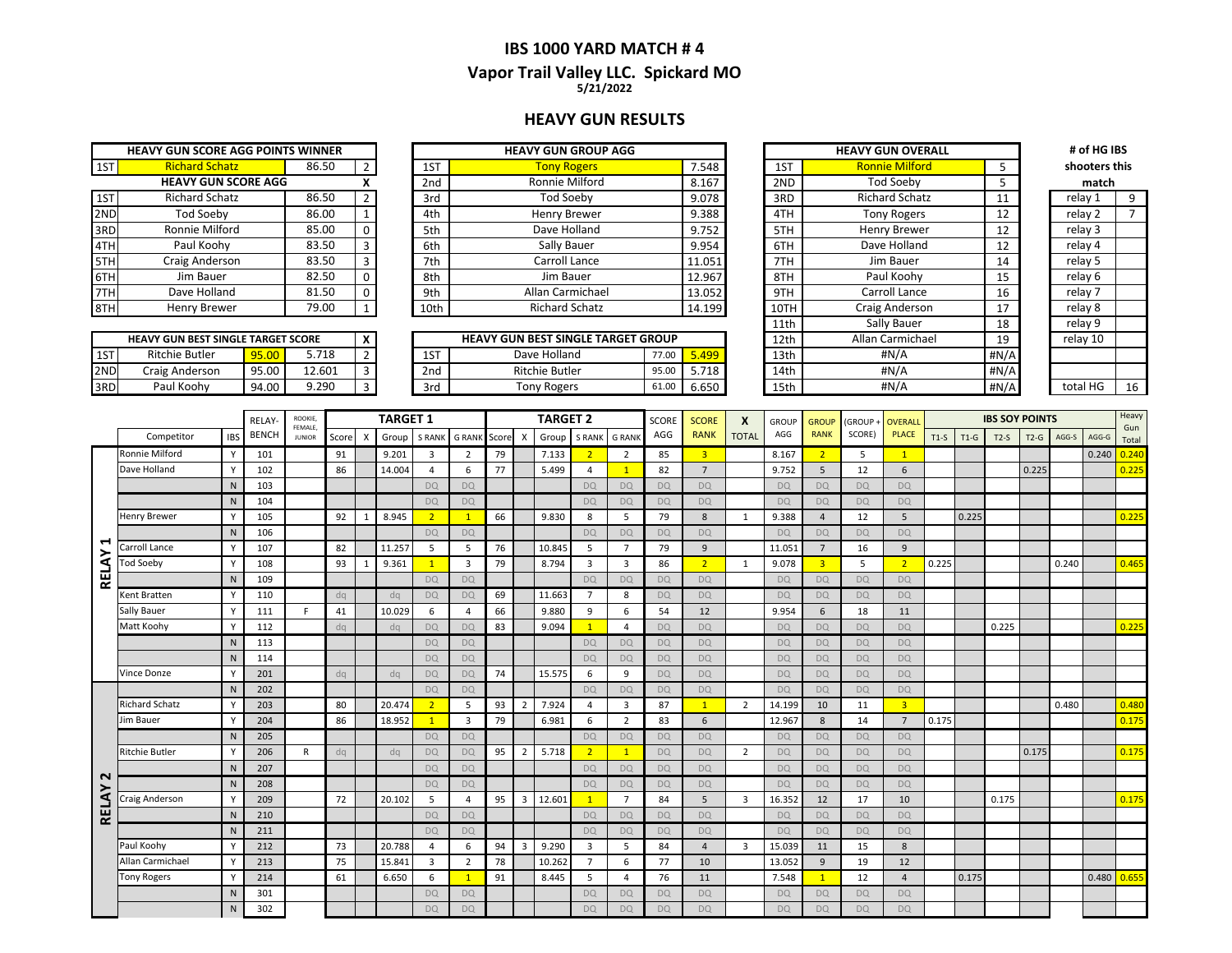### **IBS 1000 YARD MATCH # 4**

### **Vapor Trail Valley LLC. Spickard MO 5/21/2022**

# **TACTICAL GUN RESULTS**

|      | <b>TACTICAL GUN SCORE AGG</b> |       | X        |                 | <b>TACTICAL GUN GROUP AGG</b> |        |      | <b>TACTICAL GUN OVERALL</b> |       |
|------|-------------------------------|-------|----------|-----------------|-------------------------------|--------|------|-----------------------------|-------|
| 1ST  | <b>Tom Jacobs</b>             | 44.00 |          | 1ST             | <b>Ronnie Milford</b>         | 5.647  | 1ST  | <b>Tom Jacobs</b>           | 6     |
| 2ND  | Carroll Lance                 | 43.50 | 0        | 2 <sub>nd</sub> | Matt Koohv                    | 7.405  | 2ND  | Matt Koohy                  | 9     |
| 3RD  | Dennis Turner                 | 43.50 |          | 3rd             | <b>Ritchie Butler</b>         | 7.968  | 3RD  | Carroll Lance               | 9     |
| 4TH  | <b>Tod Soeby</b>              | 42.50 | 0        | 4th             | <b>Travis Miller</b>          | 8.201  | 4TH  | Ronnie Milford              | 11    |
| 5TH  | Keith Maggard                 | 41.50 | 0        | 5th             | Tom Jacobs                    | 9.786  | 5TH  | <b>Ritchie Butler</b>       | 11    |
| 6TH  | <b>Rhett Butler</b>           | 41.00 | 0        | 6th             | Keith Maggard                 | 10.313 | 6TH  | Keith Maggard               | 11    |
| 7TH  | Matt Koohy                    | 40.50 | 0        | 7th             | Carroll Lance                 | 11.922 | 7TH  | Tod Soeby                   | 12    |
| 8TH  | <b>Ritchie Butler</b>         | 39.50 | $\Omega$ | 8th             | <b>Tod Soeby</b>              | 13.062 | 8TH  | <b>Dennis Turner</b>        | 12    |
| 9TH  | <b>Travis Miller</b>          | 39.50 | 0        | 9th             | Dennis Turner                 | 14.829 | 9TH  | <b>Travis Miller</b>        | 13    |
| 10TH | Ronnie Milford                | 38.50 | 0        | 10th            | <b>Rhett Butler</b>           | 16.351 | 10TH | <b>Rhett Butler</b>         | 16    |
| 11th | #N/A                          | #N/A  | # $N/A$  | 11th            | #N/A                          | #N/A   | 11th | #N/A                        | H N/A |
| 12th | #N/A                          | #N/A  | # $N/A$  | 12th            | # $N/A$                       | H N/A  | 12th | #N/A                        | #N/A  |
| 13th | #N/A                          | #N/A  | #N/A     | 13th            | #N/A                          | #N/A   | 13th | #N/A                        | #N/A  |
| 14th | #N/A                          | #N/A  | # $N/A$  | 14th            | #N/A                          | #N/A   | 14th | H N/A                       | #N/A  |
| 15th | #N/A                          | #N/A  | #N/A     | 15th            | #N/A                          | H N/A  | 15th | # $N/A$                     | #N/A  |

| <b>TACTICAL GUN SCORE AGG</b> |                       |       |              |      | <b>TACTICAL GUN GROUP AGG</b> |        |      | <b>TACTICAL GUN OVERALL</b> |      |
|-------------------------------|-----------------------|-------|--------------|------|-------------------------------|--------|------|-----------------------------|------|
| 1ST                           | <b>Tom Jacobs</b>     | 44.00 | $\mathbf{2}$ | 1ST  | <b>Ronnie Milford</b>         | 5.647  | 1ST  | <b>Tom Jacobs</b>           | 6    |
| 2ND                           | Carroll Lance         | 43.50 | 0            | 2nd  | Matt Koohy                    | 7.405  | 2ND  | Matt Koohy                  | 9    |
| 3RD                           | Dennis Turner         | 43.50 |              | 3rd  | <b>Ritchie Butler</b>         | 7.968  | 3RD  | Carroll Lance               | 9    |
| 4TH                           | Tod Soeby             | 42.50 | 0            | 4th  | <b>Travis Miller</b>          | 8.201  | 4TH  | Ronnie Milford              | 11   |
| 5TH                           | Keith Maggard         | 41.50 | 0            | 5th  | Tom Jacobs                    | 9.786  | 5TH  | Ritchie Butler              | 11   |
| 6TH                           | <b>Rhett Butler</b>   | 41.00 | 0            | 6th  | Keith Maggard                 | 10.313 | 6TH  | Keith Maggard               | 11   |
| 7TH                           | Matt Koohy            | 40.50 | 0            | 7th  | Carroll Lance                 | 11.922 | 7TH  | Tod Soeby                   | 12   |
| 8TH                           | <b>Ritchie Butler</b> | 39.50 | 0            | 8th  | Tod Soeby                     | 13.062 | 8TH  | <b>Dennis Turner</b>        | 12   |
| 9TH                           | Travis Miller         | 39.50 | 0            | 9th  | <b>Dennis Turner</b>          | 14.829 | 9TH  | <b>Travis Miller</b>        | 13   |
| 10TH                          | Ronnie Milford        | 38.50 | 0            | 10th | <b>Rhett Butler</b>           | 16.351 | 10TH | <b>Rhett Butler</b>         | 16   |
| 11th                          | #N/A                  | #N/A  | #N/A         | 11th | $\sharp N/A$                  | #N/A   | 11th | #N/A                        | #N/A |
| 12th                          | #N/A                  | #N/A  | #N/A         | 12th | #N/A                          | #N/A   | 12th | #N/A                        | #N/A |
| 13th                          | #N/A                  | #N/A  | #N/A         | 13th | #N/A                          | #N/A   | 13th | #N/A                        | #N/A |
| 14th                          | #N/A                  | #N/A  | #N/A         | 14th | #N/A                          | #N/A   | 14th | #N/A                        | #N/A |
| 15th                          | #N/A                  | #N/A  | #N/A         | 15th | #N/A                          | #N/A   | 15th | #N/A                        | #N/A |

|      | <b>TACTICAL GUN OVERALL</b> |      |
|------|-----------------------------|------|
| 1ST  | <b>Tom Jacobs</b>           | 6    |
| 2ND  | Matt Koohy                  | 9    |
| 3RD  | Carroll Lance               | 9    |
| 4TH  | Ronnie Milford              | 11   |
| 5TH  | <b>Ritchie Butler</b>       | 11   |
| 6TH  | Keith Maggard               | 11   |
| 7TH  | <b>Tod Soeby</b>            | 12   |
| 8TH  | <b>Dennis Turner</b>        | 12   |
| 9TH  | <b>Travis Miller</b>        | 13   |
| 10TH | <b>Rhett Butler</b>         | 16   |
| 11th | #N/A                        | #N/A |
| 12th | #N/A                        | #N/A |
| 13th | #N/A                        | #N/A |
| 14th | #N/A                        | #N/A |
| 15th | #N/A                        | #N/A |

|   |                       | RELAY-       | ROOKIE, FEMALE. |       |   | <b>TARGET 1</b> |                |                          |       |   | <b>TARGET 2</b> |                |               |           | SCORE SCORE    | X              | <b>GROUP</b> | <b>GROUP</b>   | (GROUP + OVERALL |                |                            |
|---|-----------------------|--------------|-----------------|-------|---|-----------------|----------------|--------------------------|-------|---|-----------------|----------------|---------------|-----------|----------------|----------------|--------------|----------------|------------------|----------------|----------------------------|
|   | Competitor            | <b>BENCH</b> | <b>JUNIOR</b>   | Score | X | Group           |                | S RANK G RANK            | Score | X | Group           |                | S RANK G RANK | AGG       | <b>RANK</b>    | <b>TOTAL</b>   | AGG          | <b>RANK</b>    | SCORE)           | <b>PLACE</b>   |                            |
|   | Ronnie Milford        | 101          |                 | 37    |   | 6.419           | 10             | $\overline{2}$           | 40    |   | 4.875           | 10             |               | 38.50     | 10             |                | 5.647        |                | 11               | 4              |                            |
|   | Tom Jacobs            | 102          |                 | 39    |   | 13.326          | 8              | 8                        | 49    |   | 6.245           | 8              | 3             | 44.00     |                | $\overline{2}$ | 9.786        | 5              | 6                |                |                            |
|   | <b>Rhett Butler</b>   | 103          |                 | 43    |   | 18.548          | 5              | 11                       | 39    |   | 14.154          | $\overline{2}$ | 9             | 41.00     | 6              |                | 16.351       | 10             | 16               | 10             |                            |
|   |                       | 104          |                 |       |   |                 | <b>DQ</b>      | <b>DQ</b>                |       |   |                 | <b>DQ</b>      | <b>DQ</b>     | <b>DQ</b> | <b>DQ</b>      |                | <b>DQ</b>    | <b>DQ</b>      | <b>DQ</b>        | <b>DQ</b>      |                            |
|   | Keith Maggard         | 105          |                 | 44    |   | 14.282          | $\overline{2}$ | 9                        | 39    |   | 6.343           |                | 4             | 41.50     | 5              |                | 10.313       | 6              | 11               | 6              |                            |
|   | <b>Ritchie Butler</b> | 106          |                 | 40    |   | 8.329           |                | 3                        | 39    |   | 7.606           | 6              | 5             | 39.50     | 8              |                | 7.968        | 3 <sup>1</sup> | 11               | 5              |                            |
| ↤ | Carroll Lance         | 107          |                 | 43    |   | 12.092          | 3              | 6                        | 44    |   | 11.752          | 4              |               | 43.50     | $\overline{2}$ |                | 11.922       | $\overline{7}$ | 9                | 3              | $\blacktriangleright$<br>≻ |
| ⋖ | Tod Soeby             | 108          |                 | 42    |   | 12.412          | 6              | $\overline{\phantom{a}}$ | 43    |   | 13.712          | 3              | 8             | 42.50     | $\overline{4}$ |                | 13.062       | 8              | 12               | $\overline{7}$ | ๔                          |
| 분 | Craig Anderson        | 109          |                 | da    |   | da              | <b>DQ</b>      | <b>DQ</b>                | dq    |   | da              | <b>DO</b>      | <b>DQ</b>     | <b>DQ</b> | <b>DQ</b>      |                | <b>DQ</b>    | <b>DO</b>      | <b>DQ</b>        | <b>DQ</b>      | <b>REL</b>                 |
|   | <b>Travis Miller</b>  | 110          |                 | 46    |   | 11.128          |                | 5                        | 33    |   | 5.274           | 9              | 2             | 39.50     | 9              |                | 8.201        | 4              | 13               | 9              |                            |
|   |                       | 111          |                 |       |   |                 | <b>DQ</b>      | <b>DQ</b>                |       |   |                 | <b>DQ</b>      | <b>DQ</b>     | DO        | <b>DQ</b>      |                | <b>DQ</b>    | <b>DQ</b>      | <b>DQ</b>        | <b>DQ</b>      |                            |
|   | Matt Koohy            | 112          |                 | 38    |   | 5.960           | 9              |                          | 43    |   | 8.850           | 5              | 6             | 40.50     |                |                | 7.405        | 2 <sup>1</sup> | 9                | $\overline{2}$ |                            |
|   | Allan Carmichael      | 113          |                 | 26    |   | 11.090          | 11             | Δ                        | da    |   | da              | <b>DO</b>      | <b>DQ</b>     | <b>DQ</b> | <b>DQ</b>      |                | DQ           | <b>DO</b>      | <b>DQ</b>        | <b>DQ</b>      |                            |
|   | Dennis Turner         | 114          |                 | 43    |   | 14.566          | 4              | 10                       | 44    |   | 15.092          |                | 10            | 43.50     | 3              |                | 14.829       | 9              | 12               | 8              |                            |
|   |                       | 201          |                 |       |   |                 | <b>DQ</b>      | <b>DQ</b>                |       |   |                 | <b>DQ</b>      | <b>DQ</b>     | <b>DQ</b> | <b>DQ</b>      |                | <b>DQ</b>    | <b>DQ</b>      | <b>DQ</b>        | <b>DQ</b>      |                            |